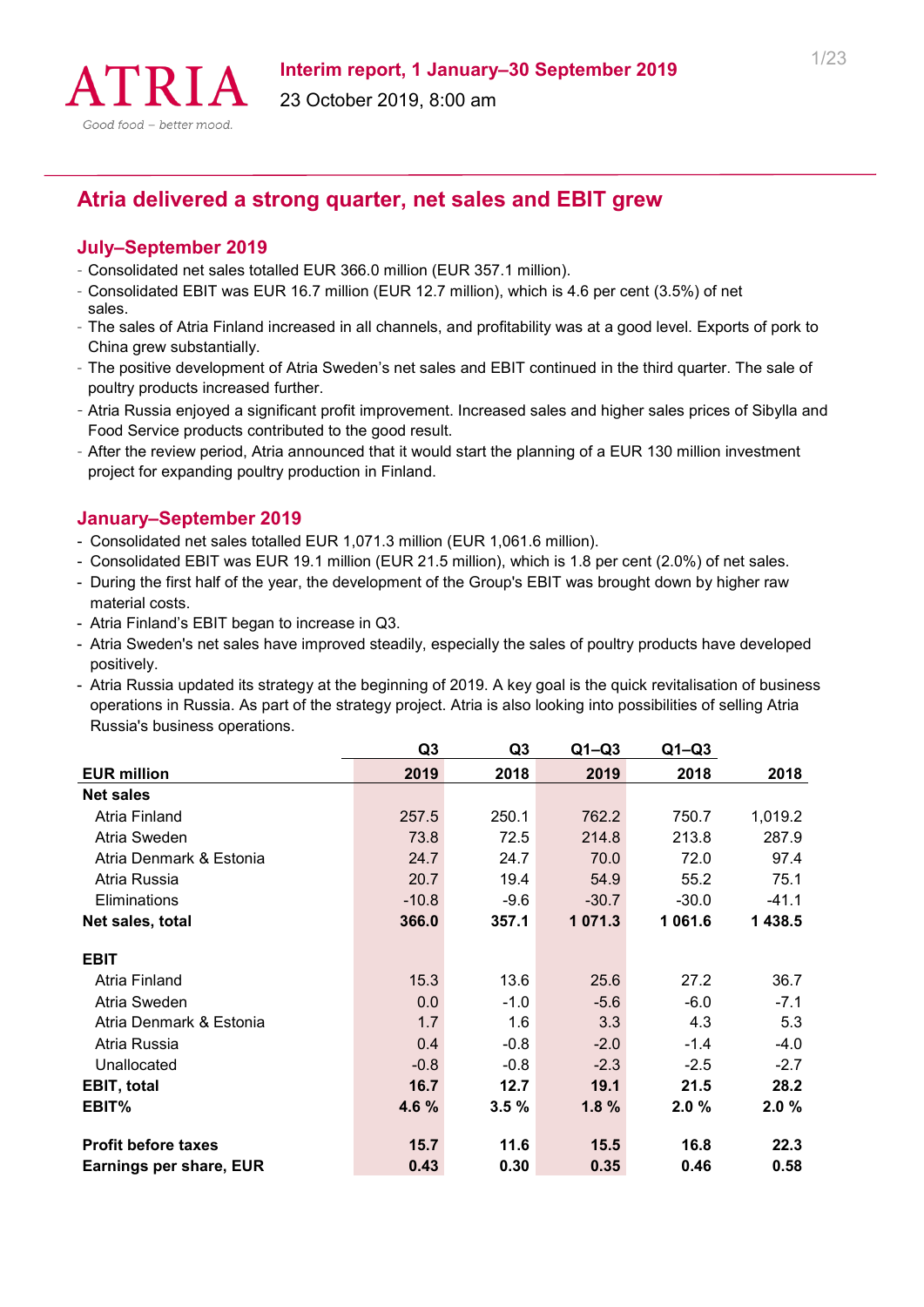

## **Juha Gröhn, CEO**

"Q3 was a strong period for Atria. Net sales amounted to EUR 366 million, compared with EUR 357 million last year. EBIT improved. Now, it was EUR 16.7 million, an improvement of EUR 4 million over the corresponding period last year. All business areas improved their results.

From the beginning of the year to the end of September, net sales have increased by EUR 10 million compared to the corresponding period last year. EBIT for this period is EUR 19.1 million, and we are EUR 2.4 million behind last year's profit. This year, the first months of the year were modest in terms of profitability. Since then, we have been able to improve our profit level compared to last year.

The basis for improved profitability is in pricing management, product selection renewal and well-functioning industrial operations. The development of working capital improved the cash flow from operating activities by approximately EUR 38 million from the previous year.

Currently, the poultry and convenience food product groups show growth. The increased demand for meat products is focused on higher priced products than before. Even if the sales kilograms do not increase in the market, there is still a good opportunity to increase value. The increasing consumption focus on chicken is visible in the demand for pork and beef. This is a long-term trend. For example, 80% of the increase in total meat consumption on the Finnish market since 1990 is due to increased consumption of chicken.

Increased meat imports by China have changed and continue to change the structure of the global meat trade, both in terms of volumes and prices. In China, pork production has decreased and is forecasted to continue to decrease due to African swine fever. While the disease cannot be transmitted to humans, it is practically incurable in pigs. There is no vaccine against the disease as of yet. Atria's export volumes to China are also increasing, and during 2019 we will export about 12% of our annual pork production to China. It is possible that the export volumes will continue to grow.

After the review period, we announced that we will start the planning of a EUR 130 million production plant investment project for increasing poultry production in Finland. If implemented, the investment would be one of the biggest individual investment projects in Atria's history. The consumption of chicken is increasing, and through this investment, we would secure our capacity well into the future."

### **July–September 2019**

**Atria Group's** net sales for July–September totalled EUR 366.0 million (EUR 357.1 million). EBIT amounted to EUR 16.7 million (EUR 12.7 million). Atria Finland's sales grew in all sales channels. Especially exports of pork to China increased. EBIT was strengthened by a better sales structure and higher sales prices than in the previous year. The positive development of Atria Sweden's net sales and EBIT continued in the third quarter. The sale of poultry products increased further. Atria Denmark & Estonia's EBIT improved year-on-year; a good sales structure and higher sales prices improved EBIT. Increased sales and higher sales prices of Atria Russia's Sibylla and Food Service products contributed to the significant profit improvement.

The international raw material costs of pork continued to increase during the third quarter, a result of the market disruptions in China, caused by African swine fever, and its effects on the global meat market.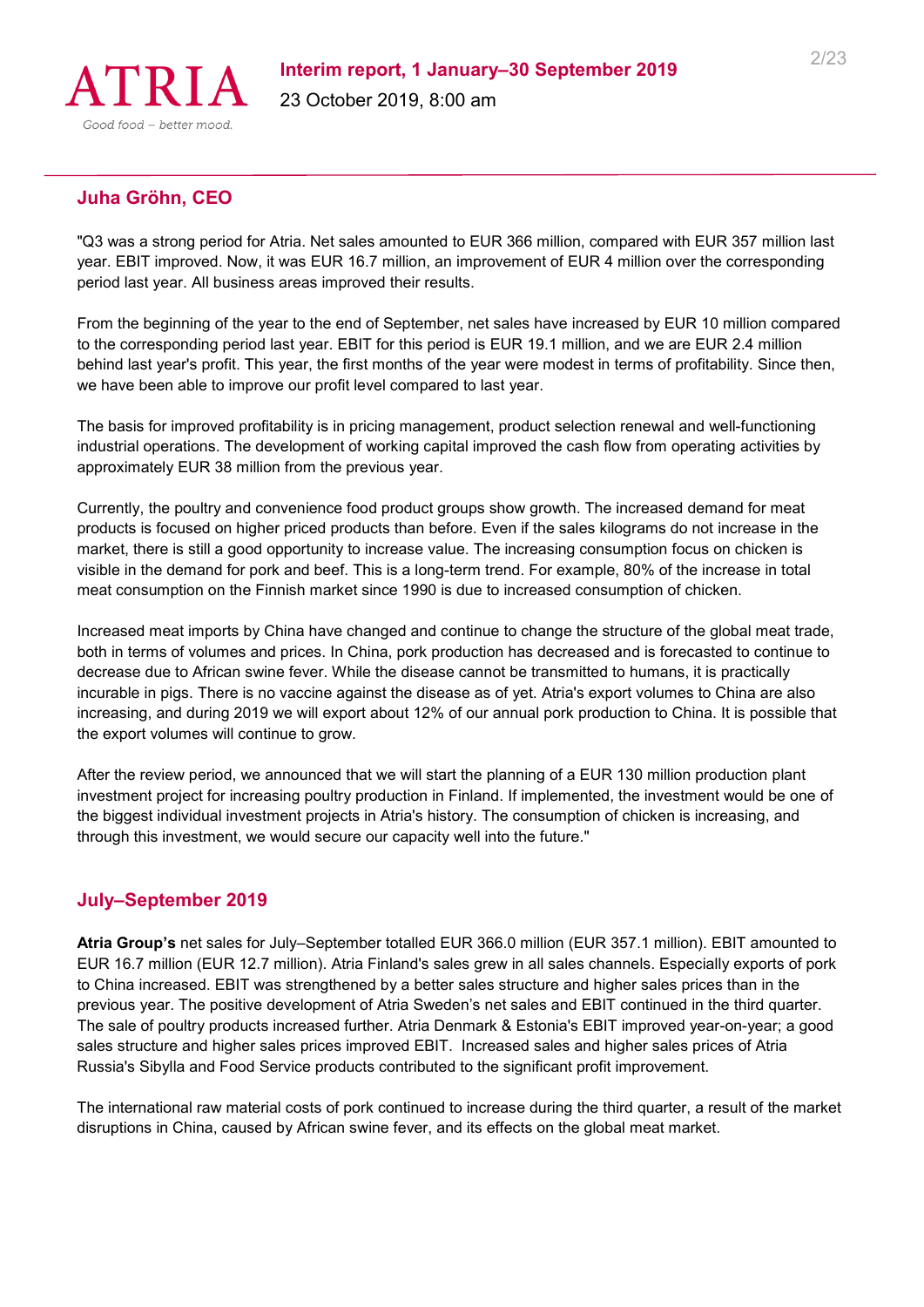

Merja Leino, PhD (Phil.), was appointed Executive Vice President of Sustainability at Atria Group as of 1 September 2019. She is responsible for developing the responsibility of Atria's businesses and carrying out responsibility work. Merja Leino is a member of Atria Group's management team and reports to CEO Juha Gröhn.

#### **January–September 2019**

**Atria Group's** net sales for January–September totalled EUR 1,071.3 million (EUR 1,061.6 million). EBIT amounted to EUR 19.1 million (EUR 21.5 million). Price increases, stable market shares and increased sales improved the net sales of Atria Finland. In Sweden, net sales in the local currency grew by 3.7 per cent thanks especially to increased sales of poultry products. The Group's EBIT was brought down by higher raw material costs. Atria Sweden's profit was weakened by the costs of the efficiency improvement programme, EUR 1.4 million, which were recognised for the first quarter.

Atria Russia updated its strategy at the beginning of 2019. A key goal is the quick revitalisation of business operations in Russia, which means increasing sales and sales margin as well as turning performance positive. As part of the strategy project, Atria is also looking into possibilities of selling Atria Russia's business operations. At the same time, Atria has investigated the reorganisation of the administrative company structure and the strategic development of the Sibylla fast food operations in all business areas.

In January, Atria Finland launched an efficiency improvement project at the Nurmo pig cutting plant, which aims to improve the profitability and competitiveness of the plant. The collective redundancy consultation related to the restructuring was completed in February. The restructuring will result in annual savings of approximately EUR 1.5 million, which will be fully realised from the beginning of 2020 onwards. The volume of work at the pig cutting plant was reduced by 51 person-years. The adjustments were implemented through internal arrangements and the reduction of fixed-term employment relationships.

In March, Atria Sweden launched a project in line with its revised strategy, which aims to enhance business operations and improve competitiveness in the changed business environment. The collective redundancy consultation related to the plan concerned all salaried employees of Atria Sweden and was finished in June. The efficiency improvement project aims to generate annual personnel cost savings of approximately EUR 3 million. The savings will be partly realised towards the end of 2019 and fully from the beginning of 2020. As a result of the consultation, Atria laid off 40 salaried employees in Sweden and Norway.

# **Atria aims for a carbon-neutral food chain – the carbon footprint of meat production is smaller in Nordic production**

Atria's food production is based on the taste, healthiness, safety, usability and sustainability of raw materials and processed products. Sustainable Atria is part of Atria Group's strategy and includes four focus areas: product, planet, people, and responsible business operations. The goals and development areas for Atria's responsible business operations were updated during the first half of the year.

The key goal of Sustainable Atria is combating climate change and achieving carbon-neutral food production. By 2021, Atria will identify the carbon footprint of its products, understand the cause of emissions, how the emissions can be decreased and how a carbon-neutral food chain is realised. Especially the reduction of the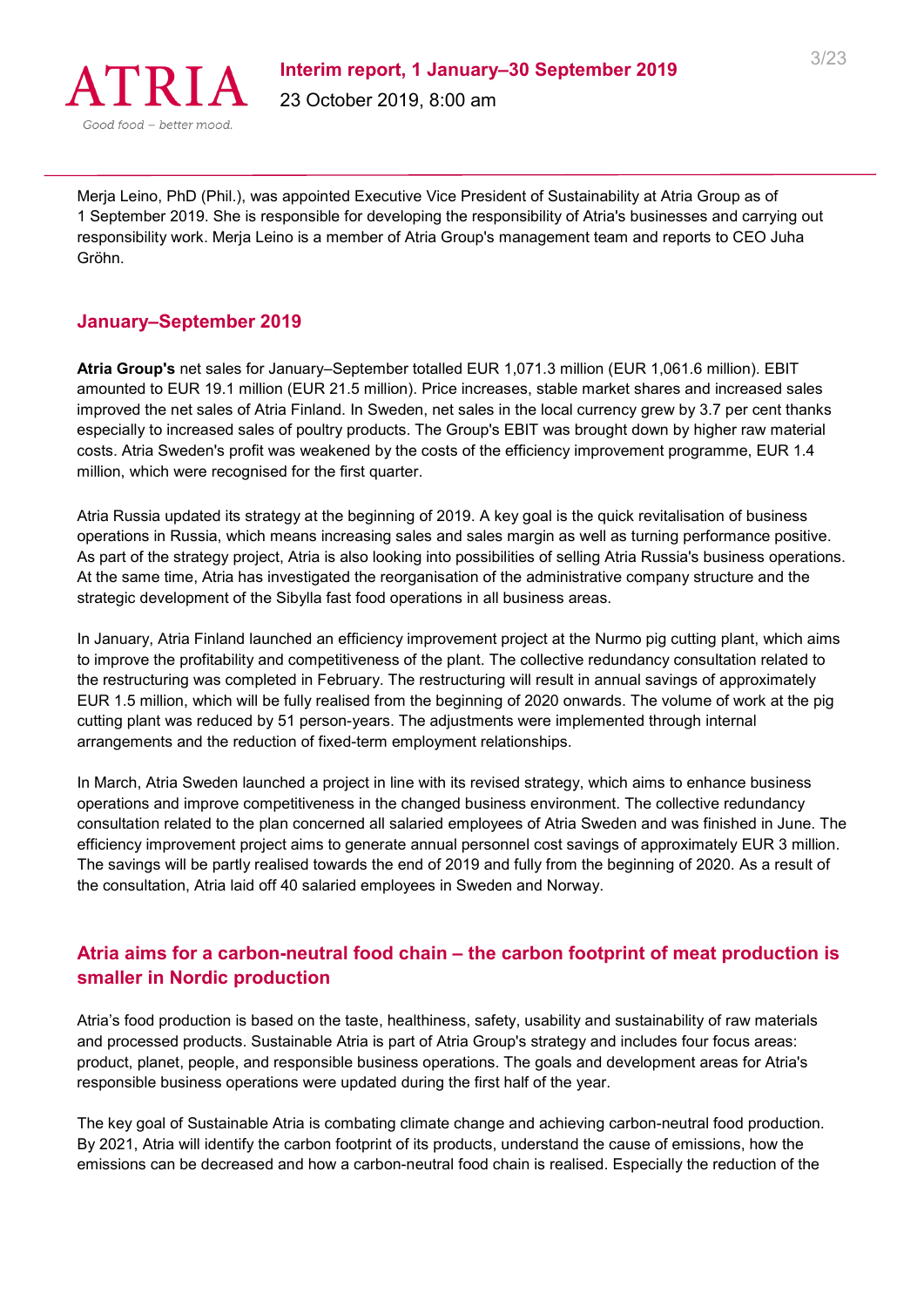

environmental impact of Atria's industrial operations is a key target of the programme. Besides carbon emissions, Atria will pay attention to water and energy consumption and to developing environmentally friendly packaging solutions.

Atria has calculated the carbon footprint of pork, beef and chicken production from the farm to the slaughterhouse gate. The carbon footprint of an Atria example pig is 3.8 CO<sub>2</sub>e/kg of carcass weight. It is about 40% lower than the international average. Increasing protein self-sufficiency is one of the most important factors in reducing the carbon footprint of pork, according to the calculation. Converting feed for Atria's fattening pigs soya-free has already enabled a 32% reduction in carbon emissions over the entire production chain.

The carbon footprint of an Atria example bovine is 13.4 CO<sub>2</sub>e/kg of carcass weight. This is about 70% lower than the international average. The carbon footprint of beef on the farm included in the calculation was about 25% smaller than in research projects completed in Finland in 2016 and 2017. The development work carried out on the Atria Beef chain farms in recent years has paid off.

The carbon footprint of an Atria chicken is 3.2 CO2e/kg of carcass weight. It is about 40% lower than the international average. A key factor behind this is the low use of soya and the good health of chickens, which allows Atria's chickens to take full advantage of their feed. Atria's chicken feed is 80% made up of Finnish feed grains – dehusked oat and wheat. Finnish grains have a higher protein content than Central European grains, and low-protein maize is not used at all. Moreover, soya is being increasingly replaced with Finnish peas and broad beans.

The carbon footprint calculation has been carried out with Envitecpolis Oy and Atria Family Farms. Farms representing the average Atria production chain have been selected for the calculation. Envitecpolis uses the international Cool Farm Tool to calculate carbon footprints. Cool Farm Tool specialises in carbon emission calculation for primary production and enables the calculation of a unique carbon footprint based on the farm's own data and functions. The calculation is based on IPCC (Intergovernmental Panel on Climate Change) calculation methods and the latest research in the field. The international average is published in the FAO (United Nations Food and Agriculture Organization) report: www.fao.org/3/i3437e/i3437e.pdf.

| 30.9.19 |        | 30.9.18 31.12.18 |
|---------|--------|------------------|
|         |        |                  |
| 14.63   | 14.61  | 14.69            |
| 263.3   | 255.1  | 227.2            |
| 45.1 %  | 45.8%  | 47.7 %           |
| 60.9 %  | 59.7 % | 52.1%            |
| 29.8    | 33.1   | 44.5             |
| 2.8%    | 3.1%   | $3.1\%$          |
| 4,467   | 4,446  | 4,460            |
|         |        |                  |

The principles for calculating the indicators are presented at the end of the report.

The impact of the IFRS 16 standard is described in the accounting principles for the interim report.

\*) Not include right-of-use assets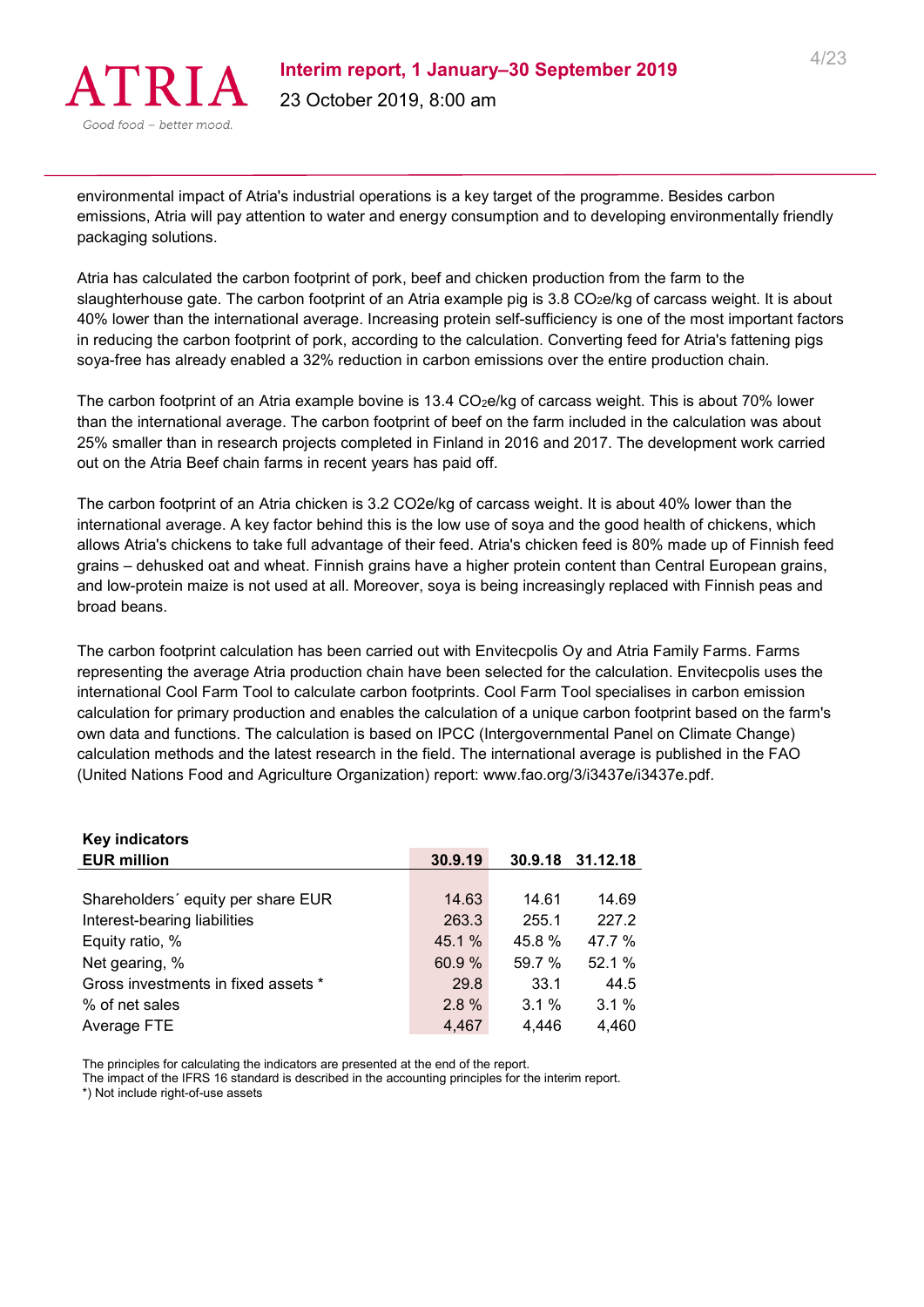

# **Business development by area January–September 2019**

#### **Atria Finland**

|                    | Q3    | Q3    | $Q1 - Q3$ | $Q1 - Q3$ |         |
|--------------------|-------|-------|-----------|-----------|---------|
| <b>EUR million</b> | 2019  | 2018  | 2019      | 2018      | 2018    |
| Net sales          | 257.5 | 250.1 | 762.2     | 750.7     | 1.019.2 |
| EBIT               | 15.3  | 13.6  | 25.6      | 27.2      | 36.7    |
| EBIT, %            | 6.0%  | 5.4%  | 3.4%      | $3.6\%$   | $3.6\%$ |

**Atria Finland's** net sales for July–September totalled EUR 257.5 million (EUR 250.1 million). Sales strengthened in all channels, which increased the net sales of the review period year-on-year. EBIT amounted to EUR 15.3 million (EUR 13.6 million). This increase was due to an improved sales structure and higher sales prices than in the corresponding period of the previous year. The commissioning of new production lines for the poultry unit has progressed as planned during the review period. African swine fever in China has increased demand for pork and raised prices. Atria's exports of pork to China have grown. Exports to China are expected to double to around 8 million kilos in 2019, which is about 12 per cent of Atria's annual pork production.

Net sales for January–September totalled EUR 762.2 million (EUR 750.7 million). EBIT amounted to EUR 25.6 million (EUR 27.2 million). Price increases, stable market shares and increased sales improved net sales in January–September. Compared to the previous year, the sales structure was weaker in the first half of the year but improved in the third quarter. The beef market has been weak.

In June–August, the aggregate growth in retail value of the product groups represented by Atria stood at 4 per cent. The poultry and convenience food product groups showed particularly strong growth, both growing by about 7 per cent. Atria's supplier share in retail was about 25 per cent in terms of value. (Source: Atria)

The Food Service market for the product groups represented by Atria continued to grow strongly during June– August. The Food Service market grew by 5 per cent in value. The highest growth, 10 per cent, was seen in the convenience food product group. There was also an increase in the poultry product group (+4%) and the cooking product group (+5%). In value, the market for red meat and cold cut products was at the previous year's level. Atria's supplier share was 22 per cent. (Source: Atria)

In January, Atria Finland launched an efficiency improvement project at the Nurmo pig cutting plant, which aims to improve the profitability and competitiveness of the plant. The collective redundancy consultation related to the restructuring was completed in February. The restructuring will result in annual savings of approximately EUR 1.5 million, which will be fully realised from the beginning of 2020 onwards. The volume of work at the pig cutting plant was reduced by 51 person-years. The adjustments were implemented through internal arrangements and the reduction of fixed-term employment relationships.

After the review period, Atria announced that it would start planning an investment project for expanding poultry production. According to preliminary studies, the value of the investment totals approximately EUR 130 million. The investment project includes the renovation and modernisation of existing production facilities and the construction of new production facilities and lines at the Nurmo plant. The first step is to initiate the application processes for official authorisations and to complete them as soon as possible. After the planning phase, the implementation of the investment will be decided on. If implemented, the project is expected to be fully completed at the end of 2024 at the earliest.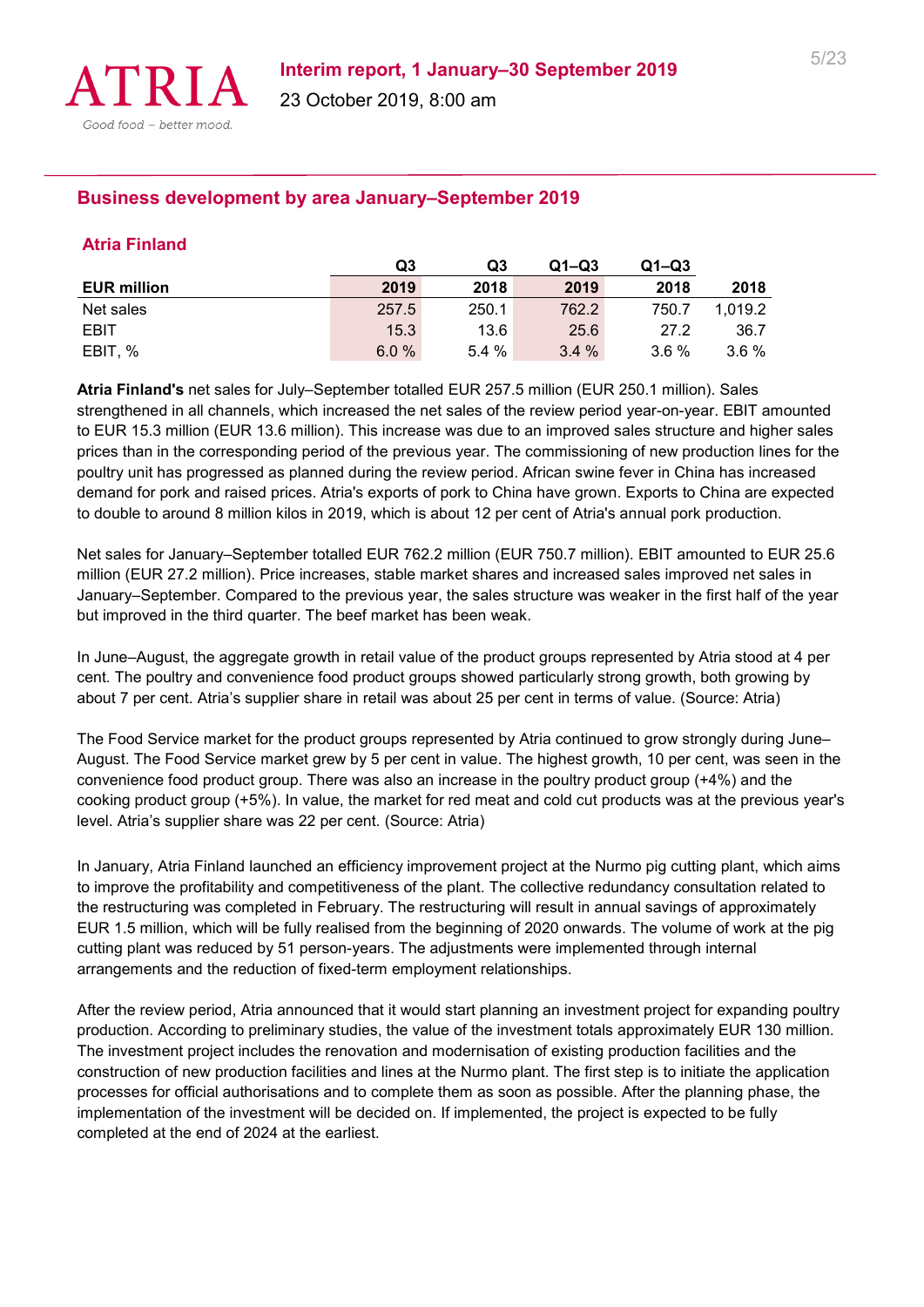

#### **Atria Sweden**

|                    | Q3   | Q3       | $Q1 - Q3$ | $Q1 - Q3$ |          |
|--------------------|------|----------|-----------|-----------|----------|
| <b>EUR million</b> | 2019 | 2018     | 2019      | 2018      | 2018     |
| Net sales          | 73.8 | 72.5     | 214.8     | 213.8     | 287.9    |
| <b>EBIT</b>        | 0.0  | $-1.0$   | $-5.6$    | $-6.0$    | $-7.1$   |
| EBIT, %            | 0.0% | $-1.3\%$ | $-2.6%$   | -2.8 %    | $-2.5\%$ |

**Atria Sweden's** net sales for July–September totalled EUR 73.8 million (EUR 72.5 million). In the local currency, net sales grew by 4,3 per cent. The sales and profitability of poultry products increased substantially year-on-year. The negative EBIT for the first half of the year turned positive, with an improvement of EUR 1 million in July–September. EBIT was EUR 0.0 (EUR -1.0 million). Weaker availability of Swedish pork, higher meat raw material prices and the weak krona weighed EBIT down.

Net sales for January–September totalled EUR 214.8 million (EUR 213.8 million). In the local currency, net sales grew by 3.7 per cent. EBIT was EUR -5.6 million (EUR -6.0 million). The result was burdened by the EUR 1.4 million cost of the efficiency measures launched at the beginning of the year and the continued high prices of meat raw materials. The sales and profitability of poultry products have increased compared to the previous year. The sharp rise in raw material costs of pork started during the second quarter, a result of the market disruptions in China, caused by African swine fever, and its effects on the international meat market.

Sales of the product groups represented by Atria developed favourably during the review period. In cooking sausages, Atria's market share grew by 1.8 percentage points, and in poultry products by 2.6 percentage points. In cold cuts, Atria's supplier share decreased slightly. (Source: AC Nielsen)

In March, Atria Sweden launched a project in line with its revised strategy, which aims to enhance business operations and improve competitiveness in the changed business environment. The collective redundancy consultation related to the plan concerned all salaried employees of Atria Sweden and was finished in June. The efficiency improvement project aims to generate annual personnel cost savings of approximately EUR 3 million. The savings will be partly realised towards the end of 2019 and fully from the beginning of 2020. As a result of the consultation, Atria laid off 40 salaried employees in Sweden and Norway.

The development programme launched at production plants to increase the daily efficiency of production has continued as planned. The development programme will be implemented at all production plants between 2019 and 2020.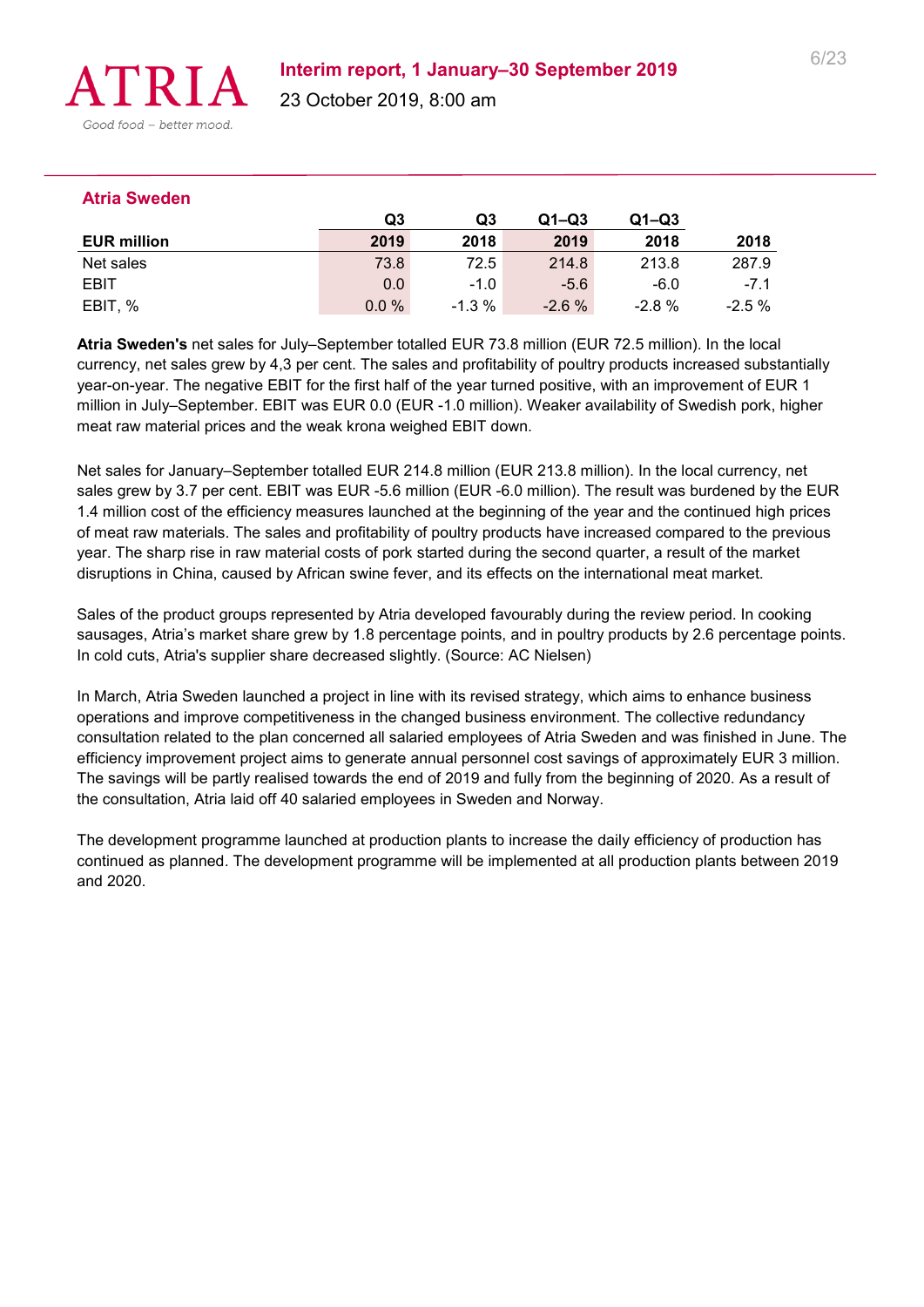

#### **Atria Denmark & Estonia**

|                    | Q3   | Q3   | $Q1 - Q3$ | $Q1 - Q3$ |       |
|--------------------|------|------|-----------|-----------|-------|
| <b>EUR million</b> | 2019 | 2018 | 2019      | 2018      | 2018  |
| Net sales          | 24.7 | 24.7 | 70.0      | 72.0      | 97.4  |
| <b>EBIT</b>        | 1.7  | 1.6  | 3.3       | 4.3       | 5.3   |
| <b>EBIT</b><br>. % | 6.9% | 6.7% | 4.8%      | 6.0%      | 5.5 % |

**Atria Denmark & Estonia's** net sales for July–September totalled EUR 24.7 million (EUR 24.7 million). EBIT amounted to EUR 1.7 million (EUR 1.6 million). In Denmark, increases in sales prices and a more favourable sales structure strengthened net sales and EBIT compared to the beginning of the year. In Estonia, Atria's sales to retail increased by approximately 12% compared to the previous year.

Net sales for January–September totalled EUR 70.0 million (EUR 72.0 million). EBIT amounted to EUR 3.3 million (EUR 4.3 million). In Denmark, the development of sales was weak in the first half of the year but improved in the third quarter. Atria Estonia's sales to retail have increased since the beginning of the year, and market shares have strengthened significantly. The prices of meat raw materials have increased significantly due to the rapid increase in pork exports from Europe to China.

In Denmark, competition has continued to be intense. Private label products have been gaining market share.

Atria Estonia's market share strengthened significantly during the summer period. In grill sausages, Atria's market share was 40 per cent, and in meat products, approximately 17 per cent. (Source: ACNielsen)

|                    | Q3   | Q3     | $Q1 - Q3$ | $Q1 - Q3$ |        |
|--------------------|------|--------|-----------|-----------|--------|
| <b>EUR million</b> | 2019 | 2018   | 2019      | 2018      | 2018   |
| Net sales          | 20.7 | 19.4   | 54.9      | 55.2      | 75.1   |
| EBIT               | 0.4  | $-0.8$ | $-2.0$    | $-1.4$    | $-4.0$ |
| EBIT, %            | 2.1% | -3.9 % | $-3.7%$   | $-2.6%$   | -5.3 % |

#### **Atria Russia**

**Atria Russia's** net sales for July–September totalled EUR 20.7 million (EUR 19.4 million). EBIT was EUR 0.4 million (EUR -0.8 million). Increased sales and higher sales prices of Sibylla and Food Service products strengthened the positive development of net sales and EBIT. Sales to retail decreased compared to the corresponding period of the previous year.

Net sales for January–September totalled EUR 54.9 million (EUR 55.2 million). EBIT was EUR -2.0 million (EUR -1.4 million). Net sales remained roughly at the same level year-on-year and EBIT was slightly weaker year-onyear. EBIT was brought down by continued high meat raw material prices and weakened sales to retail.

Atria Russia updated its strategy at the beginning of 2019. A key goal is the quick revitalisation of business operations in Russia, which means increasing sales and sales margin as well as turning performance positive. As part of the strategy project, Atria is also looking into possibilities of selling Atria Russia's business operations.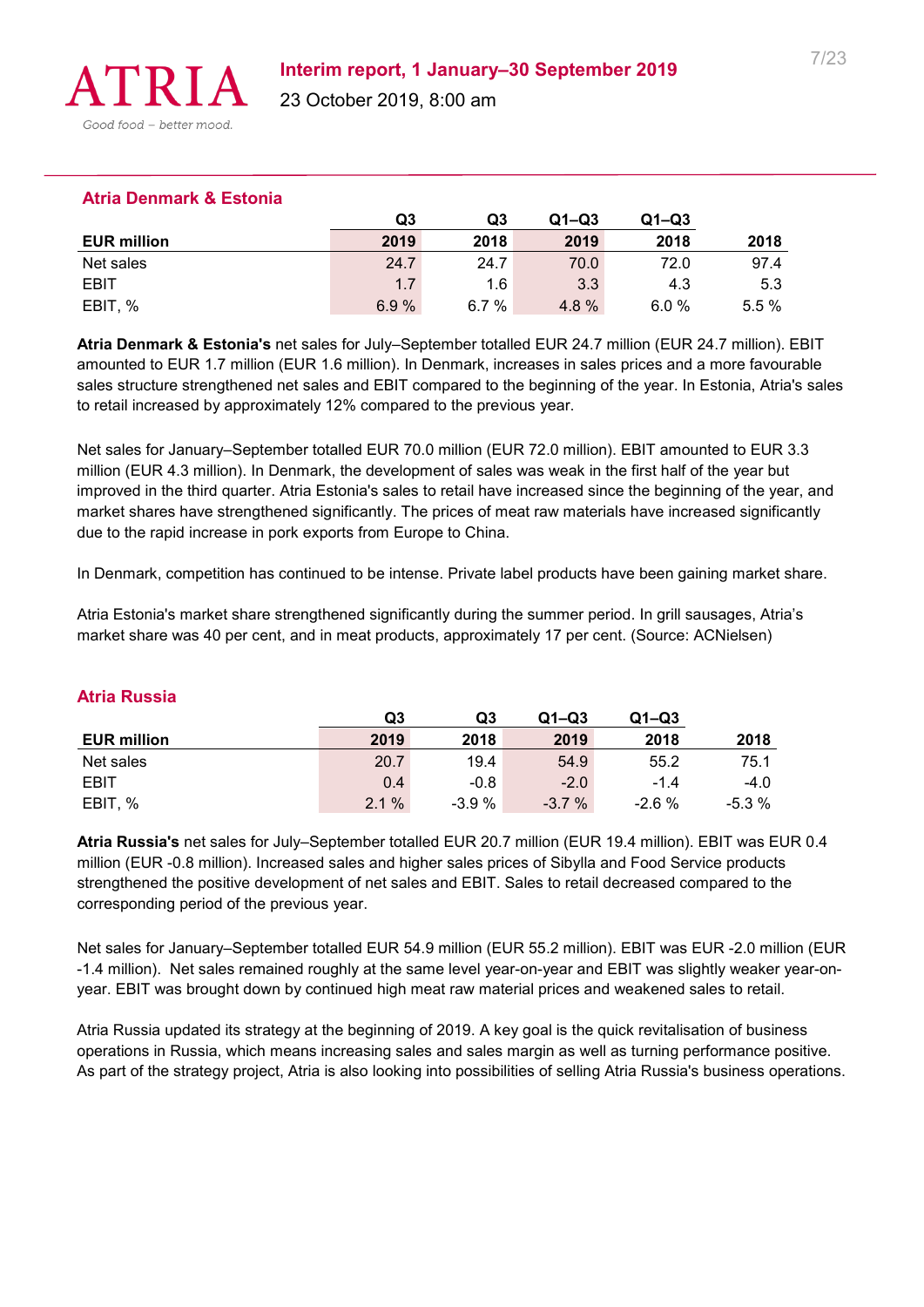

# **Average personnel (FTE)**

|                                         | $Q1 - Q3$ | $Q1 - Q3$ |       |
|-----------------------------------------|-----------|-----------|-------|
| <b>Personnel by Business Area (FTE)</b> | 2019      | 2018      | 2018  |
|                                         |           |           |       |
| Atria Finland                           | 2,345     | 2.331     | 2.321 |
| Atria Sweden                            | 838       | 841       | 847   |
| Atria Denmark & Estonia                 | 431       | 419       | 423   |
| Atria Russia                            | 853       | 855       | 869   |
| Total                                   | 4.467     | 4.446     | 4.460 |

# **Financial position**

During the period under review, the Group's free cash flow (operating cash flow - cash flow from investments) was EUR +11.9 million (EUR -29.1 million). Operating cash flow was EUR +42.6 million (EUR +3.8 million), and the cash flow from investments was EUR -30.6 million (EUR -32.8 million). Operating cash flow improved from last year by EUR 38.8 million, which is largely due to the development of working capital.

The Group's investments in tangible and intangible assets during the review period totalled EUR 29.8 million (EUR 33.1 million).

The equity ratio was 45.1 per cent (31 December 2018: 47,7 %). The equity ratio was lowered by lease liabilities recognised in accordance with IFRS 16, amounting to EUR 34.5 million on 30 September 2019. The total translation differences with the Swedish krona and the Russian rouble recognised in equity increased equity by EUR 2.7 million (EUR -7.3 million) in January–September.

Interest-bearing net liabilities amounted to EUR 260.2 million, which includes the above-mentioned financial liability for leases of EUR 34.5 million (31 December 2018: EUR 223.2 million, excluding lease liabilities under IFRS 16). On 30 September 2019, the Group had undrawn committed credit facilities worth EUR 85.0 million (31 December 2018: EUR 85.0 million). The average maturity of loans and committed credit facilities at the end of the review period was 2 years 8 months (31 December 2018: 3 years 2 months).

### **Events after the review period**

After the review period, Atria announced that it would start planning an investment project for expanding poultry production. According to preliminary studies, the value of the investment totals approximately EUR 130 million. The investment project includes the renovation and modernisation of existing production facilities and the construction of new production facilities and lines at the Nurmo plant. The first step is to initiate the application processes for official authorisations and to complete them as soon as possible. After the planning phase, the implementation of the investment will be decided on. If implemented, the project is expected to be fully completed at the end of 2024 at the earliest.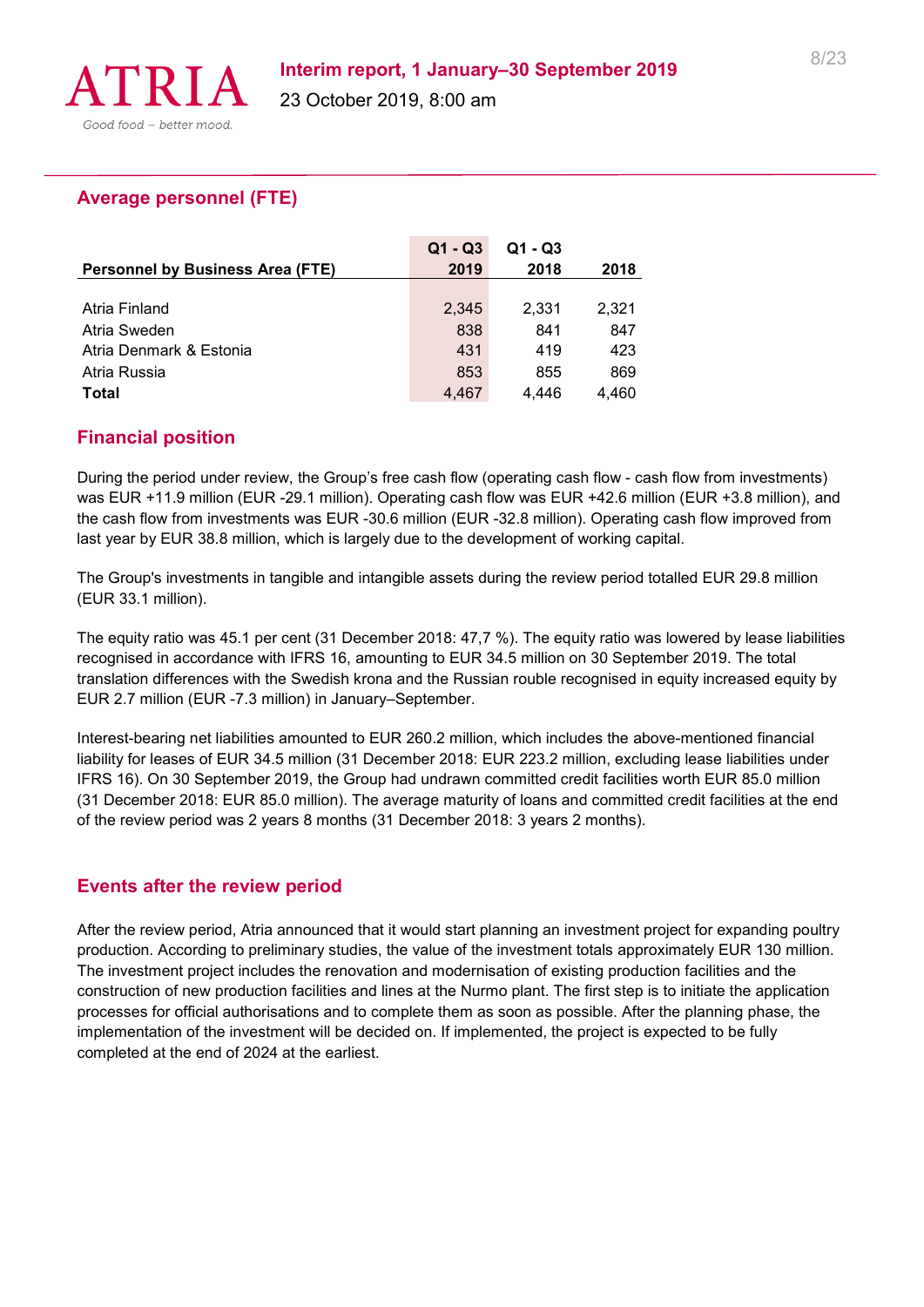

#### **Business risks in the review period and short-term risks**

Risks related to the quality, availability, safety and price of raw materials and products are ordinary risks affecting Atria's profitability in the food production chain, from primary production to consumption.

African swine fever, a risk related to animal health, is a significant worldwide risk. It has spread to for example Estonia, Russia and China. The consumption of pork in China is the highest in the world, and due to the disease, the country is currently unable to meet its demand domestically. China's problems affect pork prices and production around the world. Swine fever can also spread to Finland. Atria has taken several precautionary measures to prevent the disease from spreading into its production facilities and contract farms.

The general economic climate, geopolitical tensions, significant changes in exchange rates, the development of the meat and consumer product markets, and the competitive environment cause uncertainties in the development of demand. This is reflected in the implementation of Atria's strategy and the maintaining or improving of the financial results of business areas. At Atria, the most significant exchange rate changes affecting the euro-denominated net sales, result and equity take place in the Russian rouble and the Swedish krona.

The availability of skilled and motivated personnel is a risk in terms of strategy implementation and goal achievement. Atria invests in the well-being of its personnel and offers plenty of training opportunities. The Atria Way of Leading programme and the Safely Home from Atria occupational safety programme continued during the third quarter.

Work on risk prevention has continued in the third quarter. Risk assessments have been carried out in Finland and Sweden. Updates have also been made to the Atria Risk Management Manual.

A more detailed description of the risks related to Atria's operations was provided in the 2018 annual report.

### **Outlook for the future**

Consolidated EBIT in 2018 was EUR 28.2 million. In 2019, EBIT is expected to be better than in 2018. At comparative exchange rates, net sales for 2019 are expected to grow compared to 2018.

### **Financial calendar 2020**

Atria's Capital Market Day 2019 event will be organised on 27 November 2019 in Helsinki.

Atria Plc's Financial Statement Release for 2019 will be published on 13 February 2020 at approximately 8:00 am.

The Annual General Meeting will be held in Helsinki on 29 April 2020. Under the Limited Liability Companies Act, a shareholder has the right to have a matter falling within the competence of the General Meeting dealt with by the General Meeting if the shareholder so requests in writing from the Board of Directors well in advance of the meeting so that the matter can be mentioned in the notice. The Board of Directors must be notified of the request by 24 February 2020 in order for it to be dealt with at the General Meeting. The request, with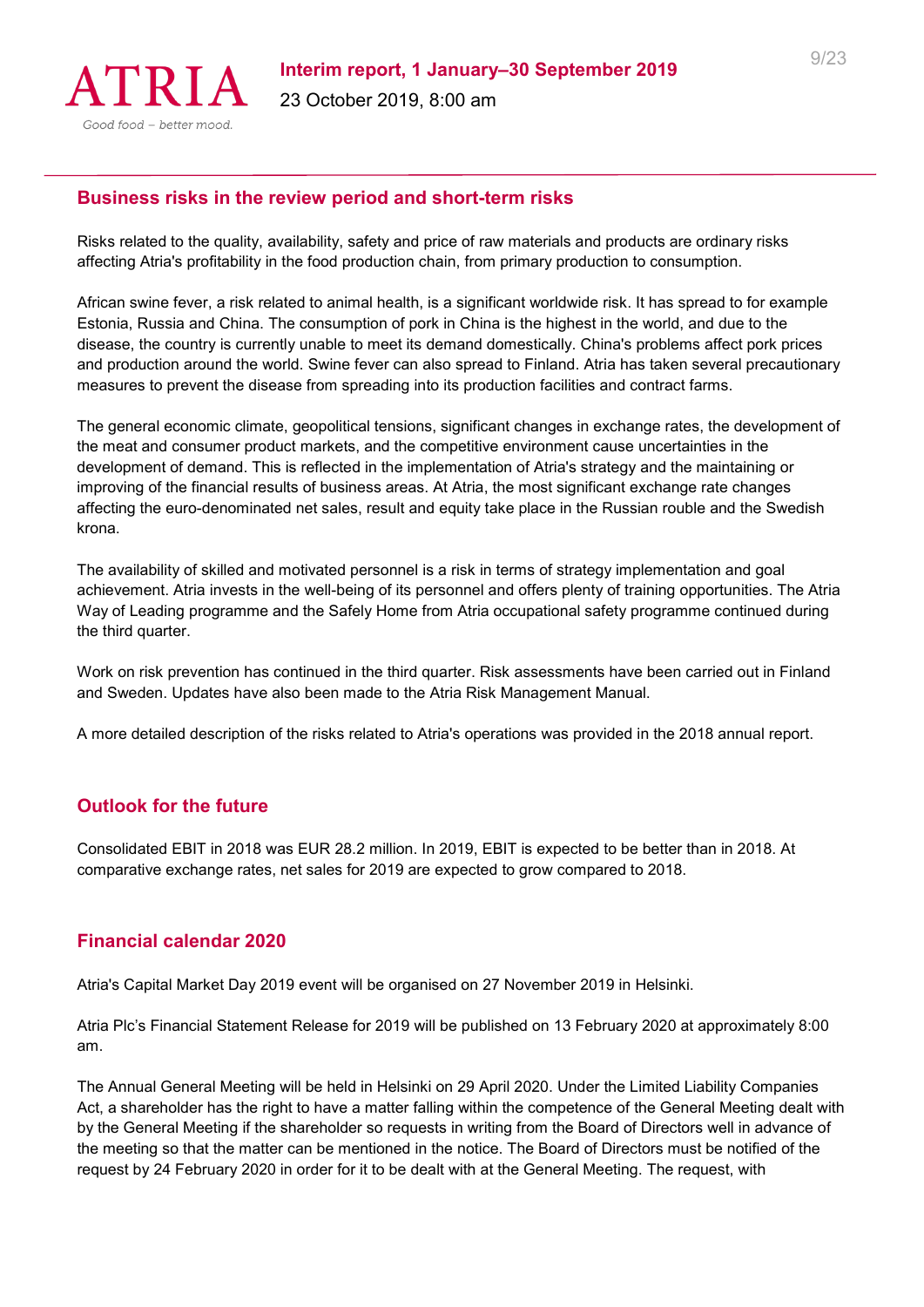

accompanying justification or proposed resolution, must be sent in writing to Atria Plc, Group Legal Affairs, Läkkisepäntie 23, FI-00620 Helsinki.

Atria Plc's Annual Report 2019 will be published in week 13/2020.

Atria Plc will publish two interim reports and one half-year report in 2020:

- interim report January–March on 29 April 2020 at approximately 8:00 am
- half-year report January–June on 17 July 2020 at approximately 8:00 am
- interim report January–September on 22 October 2020 at approximately 8:00 am.

Financial releases can also be viewed on the company's website at www.atria.com immediately after their release.

#### **Shares**

On 18 March 2019, Atria Plc's Board of Directors transferred a total of 2,572 shares held by the company to the Group's key personnel who belong to the share incentive plan's target group. The right to dividend and other shareholder rights began on the day the shares were entered in the key person's book-entry account.

Atria Plc's share capital consists of a total of 28,267,728 shares, divided into 19,063,747 series A shares and 9,203,981 series KII shares. Each series A share entitles its holder to one (1) vote and each series KII share to ten (10) votes at a General Meeting. Therefore, Atria Plc's shareholders are entitled to a total of 111,103,557 votes. The company holds 108,740 series A treasury shares.

# **Valid authorisations to purchase or issue shares, grant special rights and make donations**

The General Meeting authorised the Board of Directors to decide on the acquisition of a maximum of 2,800,000 of the company's own series A shares, in one or several tranches, with funds belonging to the company's unrestricted equity, subject to the provisions of the Limited Liability Companies Act regarding the maximum number of treasury shares to be held by a company. The company's own series A shares may be acquired for use as consideration in any acquisitions or other arrangements relating to the company's business, to finance investments, as part of the company's incentive programme, to develop the company's capital structure, to be otherwise further transferred, to be retained by the company or to be cancelled.

The shares shall be acquired in a proportion other than that of the shareholders' current shareholdings in the company in public trading arranged by Nasdaq Helsinki Ltd at the market price at the time of acquisition. The shares shall be acquired and paid for in accordance with the rules of Nasdaq Helsinki Ltd and Euroclear Finland Ltd. The Board of Directors was authorised to decide on the acquisition of the company's own shares in all other respects.

The authorisation shall supersede the authorisation granted by the Annual General Meeting on 26 April 2018 to the Board of Directors to decide on the acquisition of the company's own shares and be valid until the closing of the next Annual General Meeting or until 30 June 2020, whichever is first.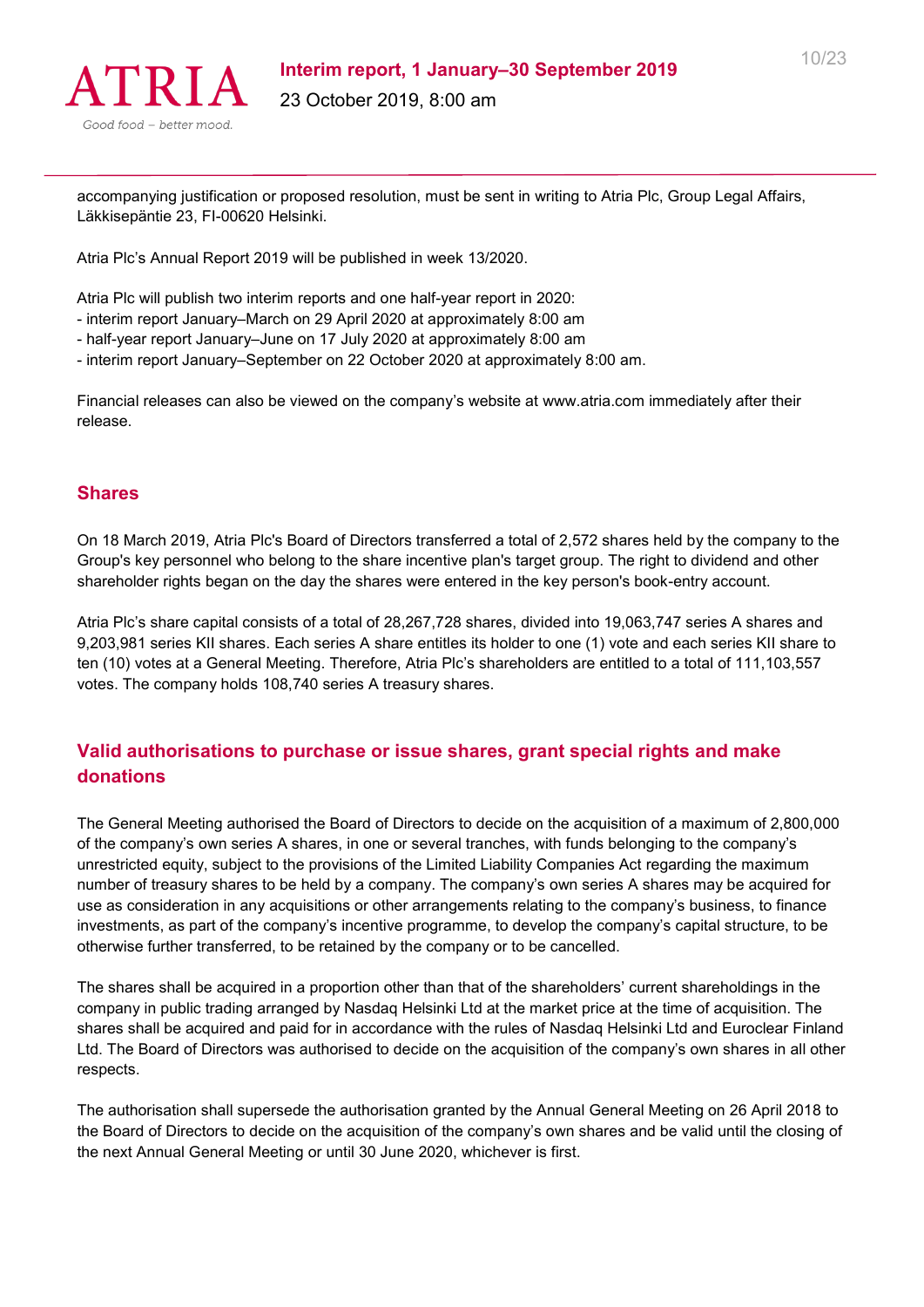

The General Meeting authorised the Board of Directors to decide, in one or several tranches, on an issue of a maximum of 5,500,000 new series A shares or on the disposal of any series A shares held by the company through a share issue and/or by granting option rights or other special rights entitling people to shares as referred to in Chapter 10, Section 1 of the Limited Liability Companies Act. The authorisation may be exercised to finance or execute any acquisitions or other arrangements or investments related to the company's business, to implement the company's incentive programme or for other purposes at the Board's discretion.

The Board of Directors is also authorised to decide on all terms and conditions of the share issue and of the granting of special rights as referred to in Chapter 10, Section 1 of the Limited Liability Companies Act. The authorisation thus also includes the right to issue shares in a proportion other than that currently held by the shareholders under the conditions provided by law, the right to issue shares against or without payment and the right to decide on a share issue to the company itself without payment – subject to the provisions of the Limited Liability Companies Act regarding the maximum number of treasury shares to be held by a company.

The authorisation shall supersede the share issue authorisation granted by the Annual General Meeting on 26 April 2018 to the Board of Directors and is valid until the closing of the next Annual General Meeting or until 30 June 2020, whichever is first.

The General Meeting authorised the Board of Directors to decide on the donation of a maximum of EUR 100,000 to universities or other educational institutions.

# **Composition of Atria Plc's Nomination Board**

The following people were elected to Atria Plc's Nomination Committee, appointed by the Annual General Meeting:

- Pasi Korhonen, Farmer, representative of Lihakunta
- Ola Sandberg, Farmer, representative of Pohjanmaan Liha
- Juho Anttikoski, Farmer, representative of Itikka Co-operative

- Timo Sallinen, Investment Director (listed investments), representative of Varma Mutual Pension Insurance Company

- Seppo Paavola, Agrologist (expert member), Chairman of Atria Plc's Board of Directors

The Nomination Committee elects a Chairman from amongst its members at its first meeting. The Nomination Board prepares proposals to the next Annual General Meeting regarding the remuneration of the members of the Board of Directors and the Supervisory Board as well as the election of the members of the Board of Directors. The Nomination Committee must present its proposal to the company's Board of Directors by 1 February 2020.

Shareholders or their representatives who own Series KII shares are selected for the Nomination Committee, as well as the largest holder of Series A shares who does not own Series KII shares, or a representative of such a shareholder. Elections are made in accordance with the situation in early September preceding the next General Meeting. If the largest holder of Series A shares does not wish to exercise his or her right to nominate a member, the right will be transferred to the next largest Series A shareholder. Itikka Co-operative, Lihakunta and Pohjanmaan Liha Co-operative are Series KII shareholders.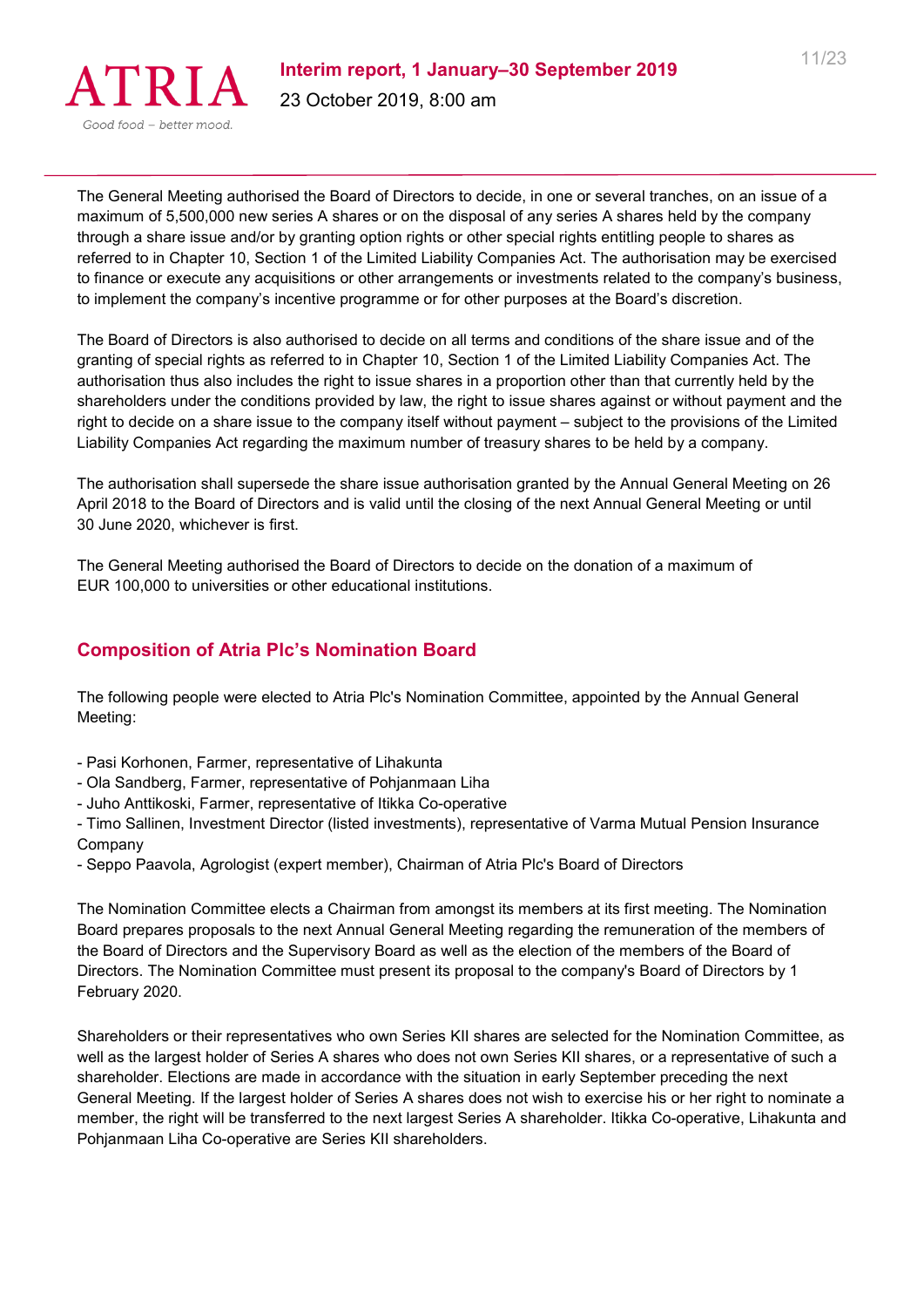

Some shareholders are obligated to notify the company of certain changes in shareholding (flagging obligations) when necessary under the Finnish Securities Markets Act. Such shareholders may present a written request to the company's Board of Directors by the end of August for the holdings of corporations or foundations controlled by the shareholder, or the shareholder's holdings in several funds or registers, to be combined when calculating voting rights. A shareholder with nominee-registered shares is considered when defining the composition of the Shareholders' Nomination Committee, if the holder of nominee-registered shares presents a request regarding the matter to the company's Board of Directors by the end of August preceding the General Meeting.

### **Corporate governance principles**

Atria's Corporate Governance Principles and deviations from the Finnish Corporate Governance Code are published on the company's website at www.atria.com.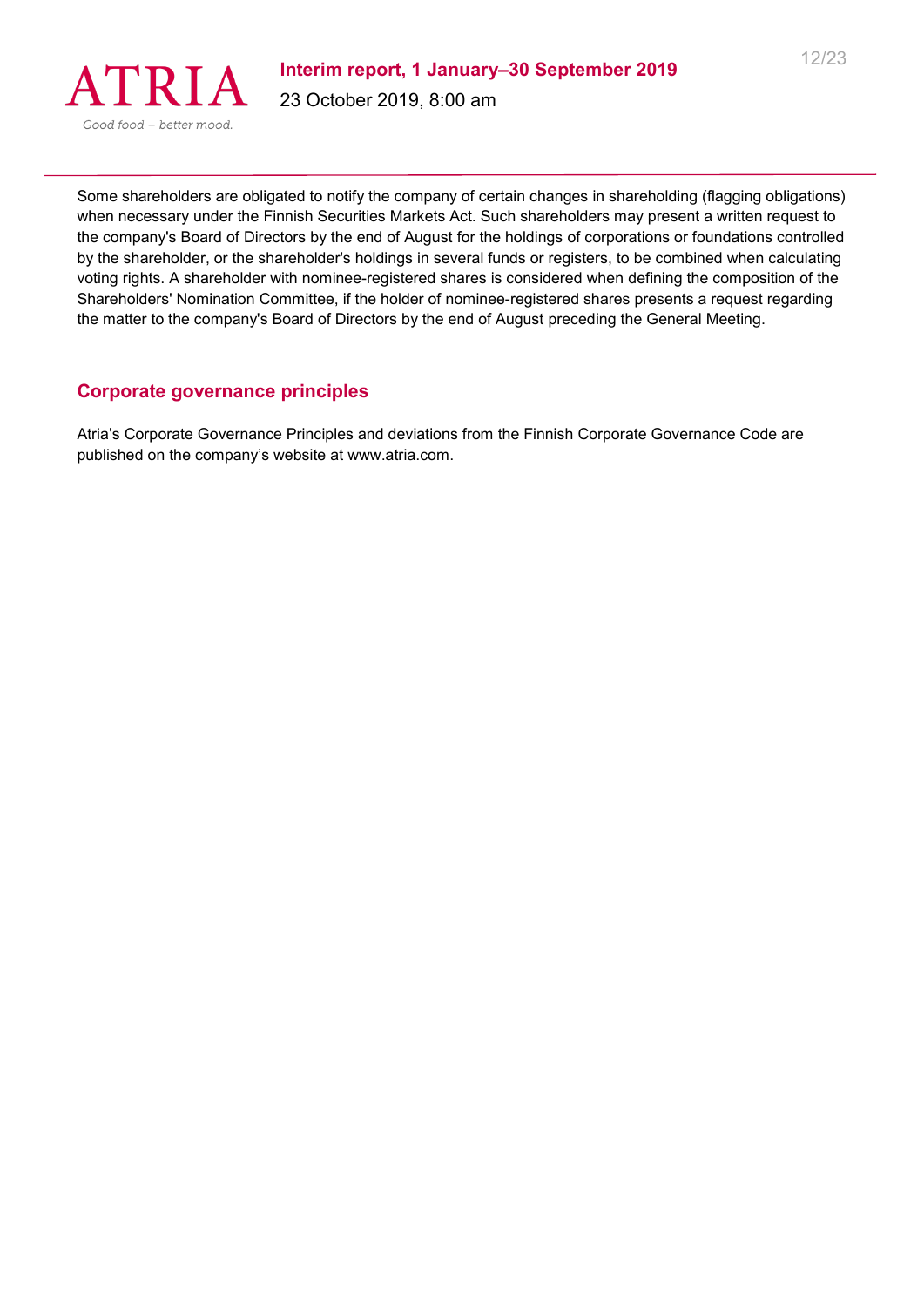

# **ATRIA GROUP**

#### **Consolidated income statement**

| <b>EUR million</b>                        | $7 - 9/19$ | $7 - 9/18$ | $1 - 9/19$ | $1 - 9/18$ | $1 - 12/18$ |
|-------------------------------------------|------------|------------|------------|------------|-------------|
|                                           |            |            |            |            |             |
| <b>Net sales</b>                          | 366.0      | 357.1      | 1,071.3    | 1,061.6    | 1,438.5     |
| Costs of goods sold                       | $-320.1$   | $-316.4$   | -956.6     | $-946.9$   | $-1285.7$   |
| <b>Gross profit</b>                       | 45.9       | 40.7       | 114.7      | 114.7      | 152.9       |
| Sales and marketing expenses              | $-19.0$    | $-18.3$    | $-61.6$    | $-60.8$    | $-81.9$     |
| Administrative expenses                   | $-10.0$    | $-9.5$     | $-32.5$    | $-31.4$    | $-41.4$     |
| Other operating income                    | 0.8        | 1.2        | 2.4        | 3.2        | 3.9         |
| Other operating expenses                  | $-0.9$     | $-1.4$     | $-3.9$     | $-4.2$     | $-5.3$      |
| <b>EBIT</b>                               | 16.7       | 12.7       | 19.1       | 21.5       | 28.2        |
| Finance income and costs                  | $-1.4$     | $-1.2$     | $-3.9$     | $-5.0$     | $-6.2$      |
| Income from joint ventures and associates | 0.4        | 0.2        | 0.3        | 0.3        | 0.4         |
| <b>Profit before taxes</b>                | 15.7       | 11.6       | 15.5       | 16.8       | 22.3        |
| Income taxes                              | $-3.0$     | $-2.9$     | $-4.3$     | $-2.6$     | $-4.5$      |
| Profit for the period                     | 12.7       | 8.8        | 11.2       | 14.1       | 17.8        |
| <b>Profit attributable to:</b>            |            |            |            |            |             |
| Owners of the parent                      | 12.2       | 8.4        | 9.9        | 12.9       | 16.4        |
| Non-controlling interests                 | 0.5        | 0.3        | 1.3        | 1.2        | 1.4         |
| <b>Total</b>                              | 12.7       | 8.8        | 11.2       | 14.1       | 17.8        |
| Basic earnings per share, EUR             | 0.43       | 0.30       | 0.35       | 0.46       | 0.58        |
| Diluted earnings per share, EUR           | 0.43       | 0.30       | 0.35       | 0.46       | 0.58        |

# **Consolidated statement of comprehensive income**

| <b>EUR million</b>                                    | 7-9/19 | 7-9/18 | $1 - 9/19$ | $1 - 9/18$ | $1 - 12/18$ |
|-------------------------------------------------------|--------|--------|------------|------------|-------------|
|                                                       |        |        |            |            |             |
| Profit for the period                                 | 12.7   | 8.8    | 11.2       | 14.1       | 17.8        |
| Other comprehensive income after tax:                 |        |        |            |            |             |
| Items that will not be reclassified to profit or loss |        |        |            |            |             |
| Actuarial losses from benefit-based                   |        |        |            |            |             |
| pension obligations                                   | $-0.2$ |        | $-0.5$     |            | $-0.2$      |
| Items reclassified to profit or loss                  |        |        |            |            |             |
| when specific conditions are met                      |        |        |            |            |             |
| Cash flow hedges                                      | $-0.3$ | $-0.5$ | $-3.0$     | 2.8        | 4.2         |
| Currency translation differences                      | $-0.3$ | $-0.6$ | 2.7        | $-7.3$     | $-9.6$      |
| Total comprehensive income for the                    |        |        |            |            |             |
| period                                                | 11.8   | 7.7    | 10.5       | 9.6        | 12.1        |
| Total comprehensive income attributable to:           |        |        |            |            |             |
| Owners of the parent                                  | 11.3   | 7.4    | 9.2        | 8.3        | 10.7        |
| Non-controlling interests                             | 0.5    | 0.3    | 1.3        | 1.3        | 1.4         |
| Total                                                 | 11.8   | 7.7    | 10.5       | 9.6        | 12.1        |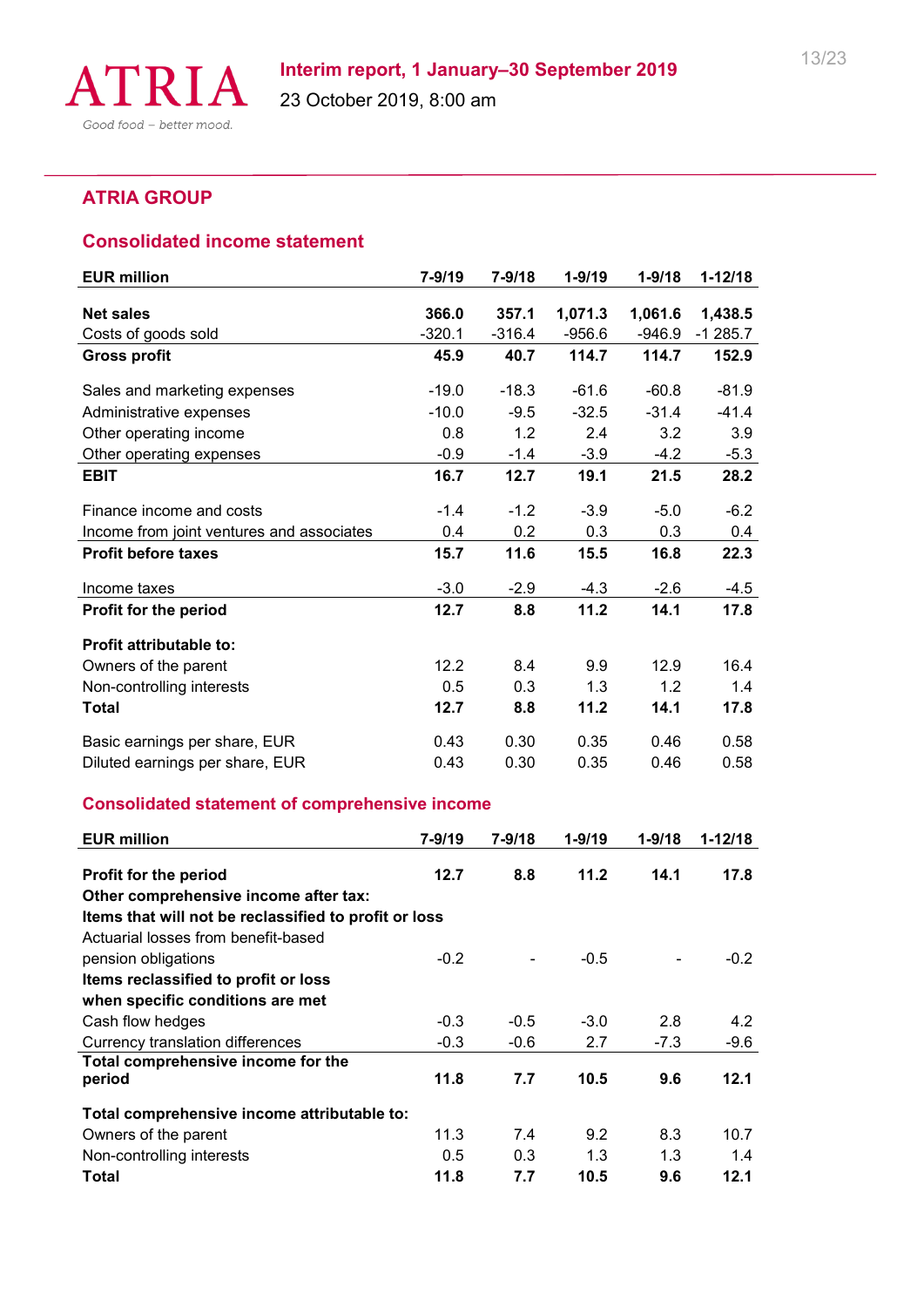

# **Consolidated statement of financial position**

| <b>Assets</b>                                |                |                |                |
|----------------------------------------------|----------------|----------------|----------------|
| <b>EUR million</b>                           | 30.9.19        | 30.9.18        | 31.12.18       |
| <b>Non-current assets</b>                    |                |                |                |
| Property, plant and equipment                | 399.3          | 404.3          | 400.5          |
| <b>Biological assets</b>                     | 0.7            | 0.6            | 0.6            |
| Right-of-use assets                          | 34.3           |                |                |
| Goodwill                                     | 158.6          | 162.1          | 162.6          |
| Other intangible assets                      | 82.1           | 84.1           | 86.7           |
| Investments in joint ventures and associates | 14.7           | 14.7           | 14.5           |
| Other financial assets                       | 1.2            | 1.2            | 1.2            |
| Loan and other receivables                   | 6.4            | 9.3            | 9.8            |
| Deferred tax assets                          | 6.6            | 5.4            | 5.1            |
| <b>Total</b>                                 | 703.8          | 681.8          | 681.1          |
| <b>Current assets</b>                        |                |                |                |
| Inventories                                  | 112.3          | 108.4          | 105.9          |
| <b>Biological assets</b>                     | 4.1            | 3.5            | 3.4            |
| Trade and other receivables                  | 125.5          | 135.5          | 105.3          |
| Cash and cash equivalents                    | 3.1            | 1.1            | 4.0            |
| <b>Total</b>                                 | 245.0          | 248.5          | 218.5          |
| <b>Total assets</b>                          | 948.8          | 930.3          | 899.6          |
|                                              |                |                |                |
|                                              |                |                |                |
| <b>Equity and liabilities</b>                |                |                |                |
| <b>EUR million</b>                           | 30.9.19        | 30.9.18        | 31.12.18       |
| Equity attributable to the shareholders      |                |                |                |
| of the parent company                        | 413.5          | 413.1          | 415.3          |
| Non-controlling interests                    | 13.8           | 12.7           | 12.9           |
| <b>Total equity</b>                          | 427.4          | 425.8          | 428.2          |
| <b>Non-current liabilities</b>               |                |                |                |
| Loans                                        | 151.4          | 155.2          | 152.1          |
| Finance lease liabilities                    | 26.3           | 0.9            | 0.7            |
| Deferred tax liabilities                     | 41.8           | 45.4           | 42.7           |
| Pension obligations                          | 6.7            | 6.1            | 6.3            |
| Other non-interest-bearing liabilities       | 7.2            | 7.8            | 7.4            |
| Provisions                                   | 1.0            |                |                |
| <b>Total</b>                                 | 234.4          | 215.4          | 209.2          |
|                                              |                |                |                |
| <b>Current liabilities</b><br>Loans          |                |                |                |
| Finance lease liabilities                    | 77.4           | 99.0           | 74.1           |
|                                              | 8.2            | 0.1            | 0.4            |
| Trade and other payables<br><b>Total</b>     | 201.4<br>287.0 | 190.0<br>289.1 | 187.8<br>262.2 |
| <b>Total liabilities</b>                     | 521.4          | 504.5          | 471.4          |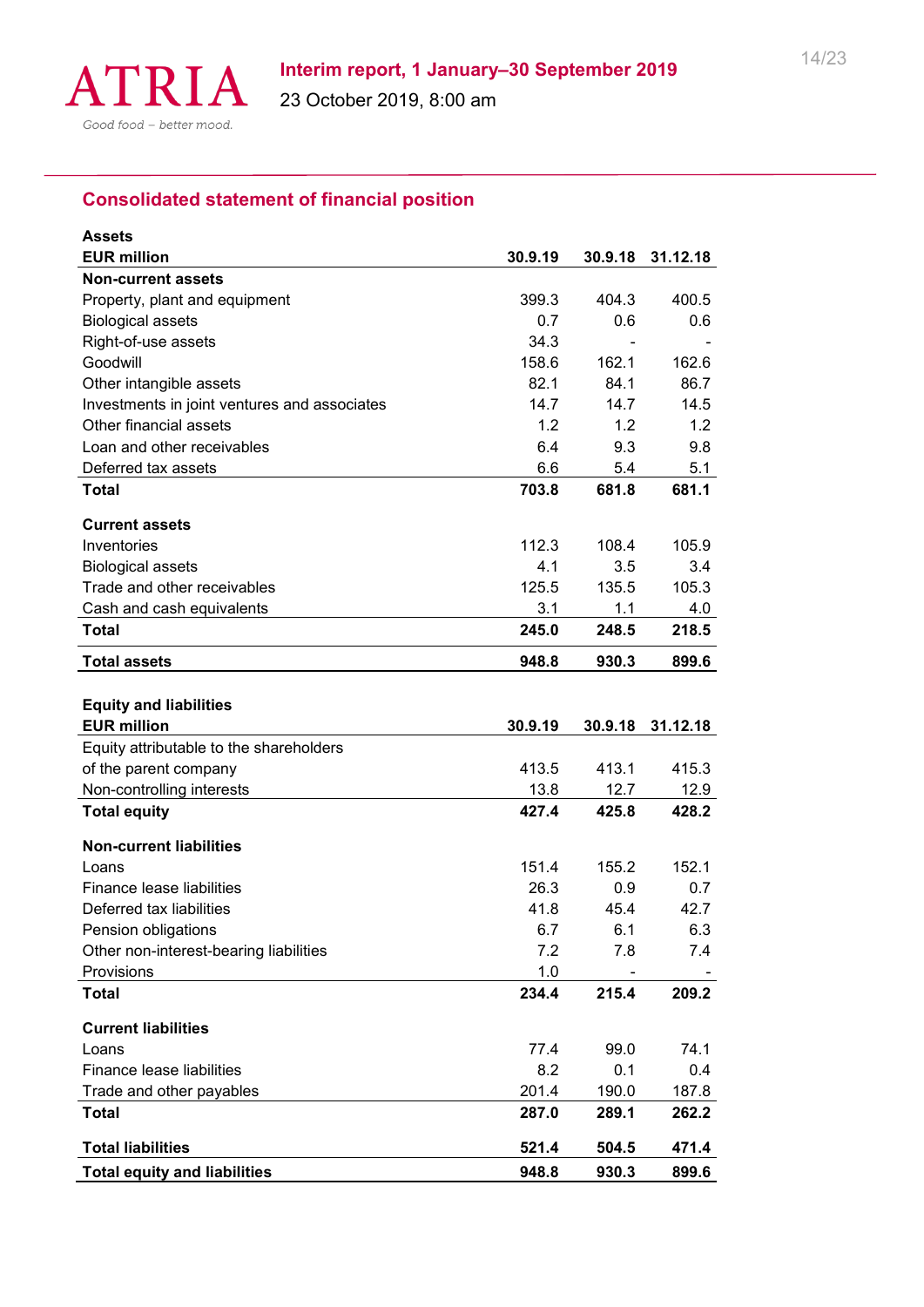

# **Consolidated statement of changes in equity**

| <b>EUR million</b>                                              | Share<br>capital | Equity attributable to the shareholders of the parent company<br>Treasury<br>shares | Other<br>funds | Inv.<br>non-<br>rest.<br>equity<br>fund | lation<br>diff. | Trans Retained<br>earnings | Total      | Non-<br>cont<br>roll<br>ing<br>inte<br>rests | <b>Total</b><br>equity |
|-----------------------------------------------------------------|------------------|-------------------------------------------------------------------------------------|----------------|-----------------------------------------|-----------------|----------------------------|------------|----------------------------------------------|------------------------|
| <b>Equity 1.1.18</b>                                            | 48.1             | $-1.3$                                                                              | $-0.4$         | 249.1                                   | $-50.8$         | 173.9                      | 418.6      | 12.1                                         | 430.7                  |
| Profit for the period<br>Other comprehensive<br>income          |                  |                                                                                     |                |                                         |                 | 12.9                       | 12.9       | 1.2                                          | 14.1                   |
| Cash flow hedges                                                |                  |                                                                                     | 2.8            |                                         |                 |                            | 2.8        |                                              | 2.8                    |
| Currency<br>translation differences                             |                  |                                                                                     |                |                                         | $-7.3$          |                            | $-7.3$     |                                              | $-7.3$                 |
| Share of non-<br>controlling interest<br>related to acquisition |                  |                                                                                     |                |                                         |                 |                            |            |                                              |                        |
| of subsidiary<br>Share-based payments                           |                  |                                                                                     |                | 0.2                                     |                 | 0.0                        | 0.0<br>0.2 |                                              | 0.0<br>0.2             |
| <b>Dividends</b>                                                |                  |                                                                                     |                |                                         |                 | $-14.1$                    | $-14.1$    | $-0.7$                                       | $-14.8$                |
| <b>Equity 30.9.18</b>                                           | 48.1             | $-1.3$                                                                              | 2.4            | 249.3                                   | $-58.1$         | 172.8                      | 413.1      | 12.7                                         | 425.8                  |
| <b>Equity 1.1.19</b>                                            | 48.1             | $-1.3$                                                                              | 3.7            | 249.2                                   | $-60.4$         | 176.0                      | 415.3      | 12.9                                         | 428.2                  |
| Profit for the period<br>Other comprehensive<br>income          |                  |                                                                                     |                |                                         |                 | 9.9                        | 9.9        | 1.3                                          | 11.2                   |
| Cash flow hedges<br>Acturial losses from                        |                  |                                                                                     | $-3.0$         |                                         |                 |                            | $-3.0$     |                                              | $-3.0$                 |
| pension liabilities<br>Currency                                 |                  |                                                                                     |                |                                         |                 | $-0.5$                     | $-0.5$     |                                              | $-0.5$                 |
| translation differences                                         |                  |                                                                                     |                |                                         | 2.7             |                            | 2.7        |                                              | 2.7                    |
| Share of non-<br>controlling interest<br>related to acquisition |                  |                                                                                     |                |                                         |                 |                            |            |                                              |                        |
| of subsidiary                                                   |                  |                                                                                     |                |                                         |                 | 0.2                        | 0.2        |                                              | 0.2                    |
| Share-based payments<br><b>Dividends</b>                        |                  |                                                                                     |                | 0.1                                     |                 | $-11.3$                    | 0.1        |                                              | 0.1                    |
|                                                                 |                  |                                                                                     |                |                                         |                 |                            | $-11.3$    | $-0.3$                                       | $-11.6$                |
| <b>Equity 30.9.19</b>                                           | 48.1             | $-1.3$                                                                              | 0.8            | 249.3                                   | $-57.7$         | 174.4                      | 413.5      | 13.8                                         | 427.4                  |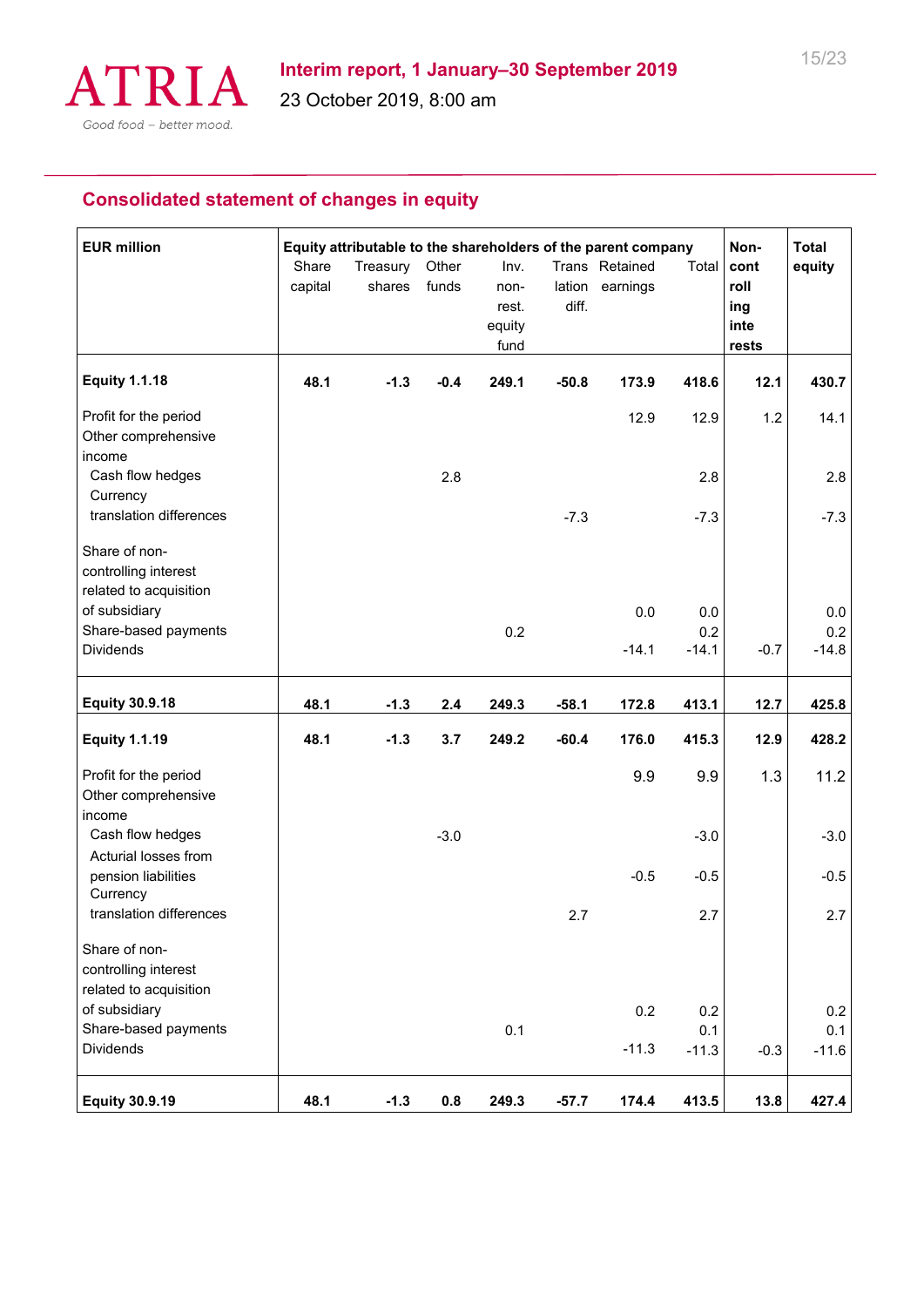

# **Consolidated cash flow statement**

| <b>EUR million</b>                                    | $1 - 9/19$ | $1 - 9/18$ | $1 - 12/18$ |
|-------------------------------------------------------|------------|------------|-------------|
|                                                       |            |            |             |
| Cash flow from operating activities                   |            |            |             |
| Operating activities before financial items and taxes | 52.9       | 9.8        | 53.9        |
| Financial items and taxes                             | $-10.3$    | $-6.0$     | $-6.7$      |
| Net cash flow from operating activities               | 42.6       | 3.8        | 47.2        |
| Cash flow from investing activities                   |            |            |             |
| Tangible and intangible assets                        | $-30.6$    | $-32.8$    | $-44.5$     |
| Non-current receivables                               | 1.0        | $-0.8$     | $-0.9$      |
| Dividends received                                    | 0.1        | 0.2        | 0.6         |
| Current receivables                                   | $-1.2$     | 0.4        | $-0.5$      |
| Net cash used in investing activities                 | $-30.7$    | $-33.0$    | $-45.2$     |
| Cash flow from financing activities                   |            |            |             |
| Proceeds from long-term borrowings                    | 0.2        | 35.0       | 35.0        |
| Repayment of long-term borrowings                     | $-1.9$     | $-53.6$    | $-56.3$     |
| Changes in short-term borrowings                      | $-0.9$     | 59.2       | 33.9        |
| Dividends paid                                        | $-11.6$    | $-14.8$    | $-14.8$     |
| Net cash used in financing activities                 | $-14.2$    | 25.9       | $-2.2$      |
| Change in liquid funds                                | $-2.3$     | $-3.3$     | $-0.2$      |
| Cash and cash equivalents at beginning of year        | 4.0        | 3.1        | 3.1         |
| Effect of exchange rate changes                       | 1.5        | 1.2        | 1.0         |
| Cash and cash equivalents at the end of period        | 3.1        | 1.1        | 4.0         |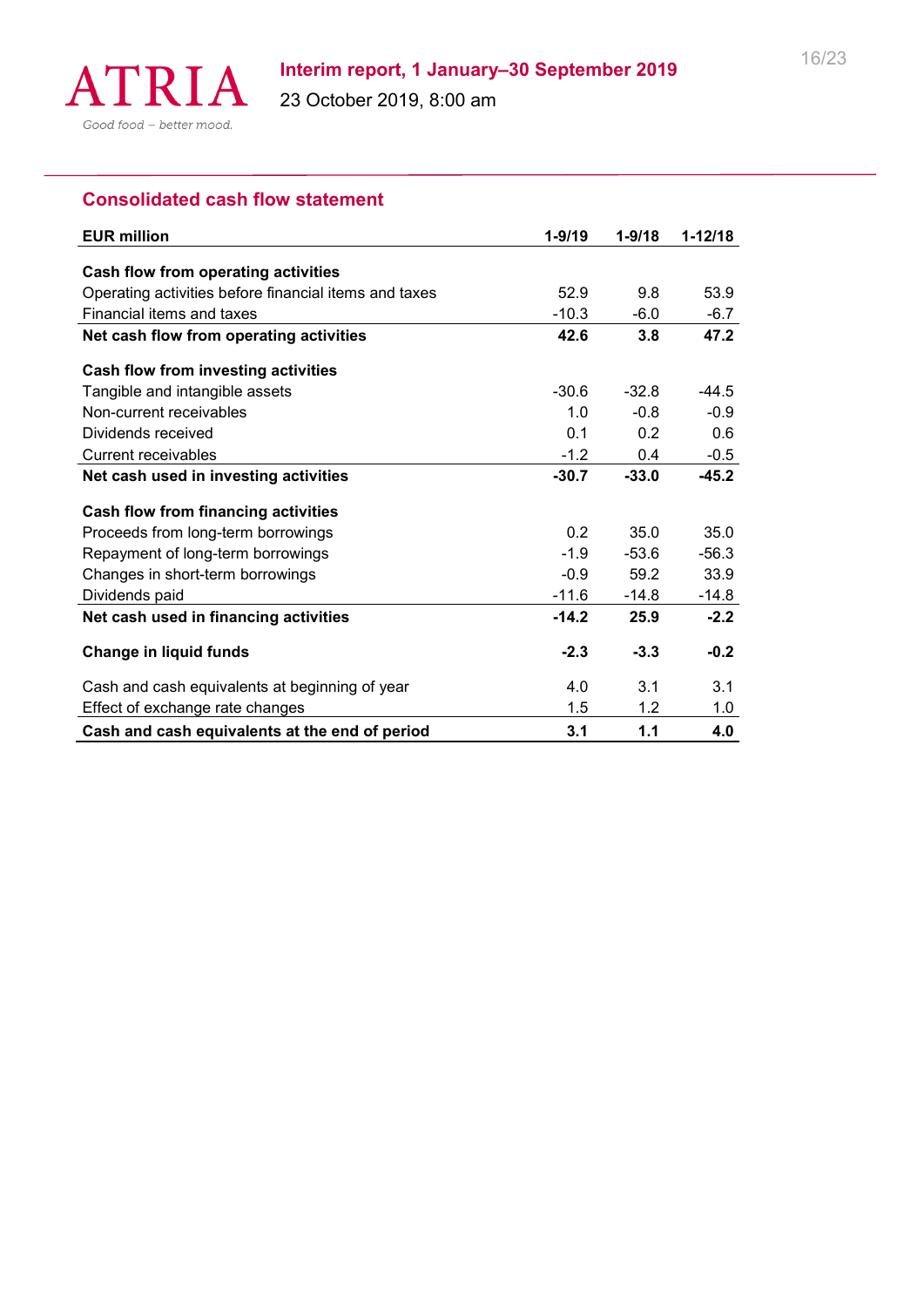

#### **Interim report notes**

#### **Interim report accounting principles**

This interim report has been prepared in accordance with the IAS 34 Interim Financial Reporting standard. Atria has applied the same principles in preparing this interim report as in preparing the 2018 annual financial statements. However, as of 1 January 2019, the Group uses the new or revised IFRS standards and IFRIC interpretations published by the IASB, included in the accounting principles of the annual financial statements 2018.

IFRS 16, Leases, was adopted on 1 January 2019. The standard abandons the separation into operating leases and finance leases under IAS 17. According to the standard, lessees should in practice recognise asset items (fixed asset item) and the financial liability related to the lease payment obligation (lease liability) for all their lease agreements. The standard also affects the income statement, because total costs are typically higher during the first half of the term of the lease and lower towards the end. In addition, the rental cost earlier included in operating expenses is replaced by depreciation and interest, which will affect key indicators such as EBITDA.

The right-of-use asset item and the lease liability are recognised at the commencement date of the lease. The lease liability is valued at the present value of the unpaid rents at the valuation date. Rental costs include fixed rents and variable rents that depend on changes in the index or price level specified in the agreement. Other variable rents or service charges included in the lease are treated as an expense for the period. Rents are discounted at the internal rate of the lease. If the internal rate is not readily determinable, the company's additional credit interest rate is used. Right-of-use asset items are depreciated according to the length of the leases. If the lease is valid for an indefinite period and there are no known changes, the agreement period is assessed case-by-case. Atria utilises the concession on recognition allowed by the standard and will not apply the standard to short-term leases or contracts where the underlying asset is of low value. A simplified approach was applied to the transition, and the comparable figures for the year preceding adoption have not been adjusted. The application of the standard had no impact on retained earnings.

#### **Lease liabilities on 1 January 2019 (EUR million):**

| <b>Finance lease obligations</b><br>under IAS 17 on 31 December 2018 | 1.1  |
|----------------------------------------------------------------------|------|
| Increases:                                                           |      |
| Undiscounted off-balance sheet                                       |      |
| lease obligations on 31 December 2018                                | 20.4 |
| Other changes *)                                                     | 18.5 |
| <b>Total increases</b>                                               | 38.9 |
| Lease liabilities on 1 January 2019                                  | 40.0 |

\*) Includes changes in discounting of the above-mentioned lease obligations, increases arising from the determination of the lease term and the different treatment of options for continuing and terminating leases, as well as other leases that are dealt with in accordance with the new standard.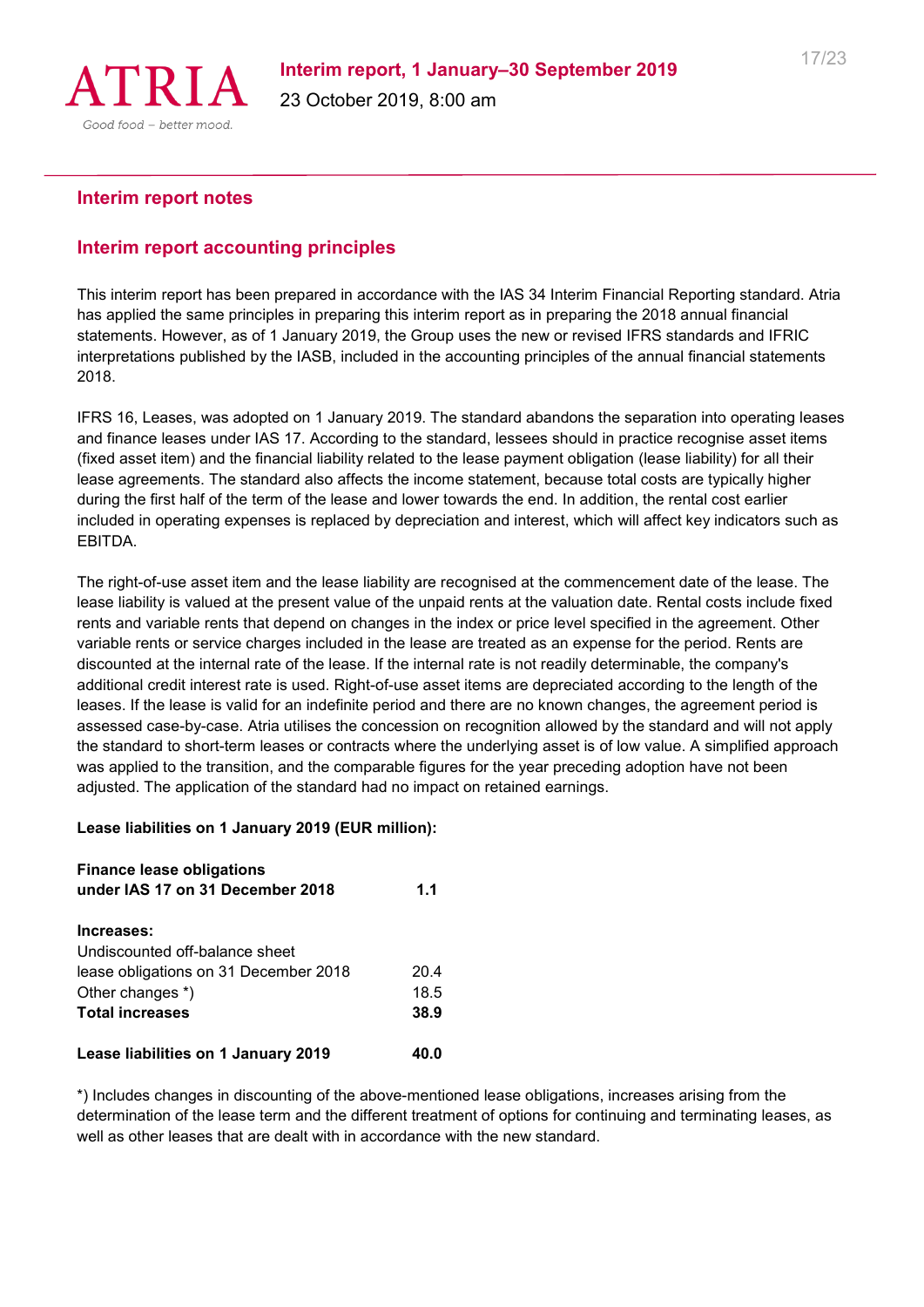

The adoption of the new standard had an impact on Atria Group's equity ratio and net gearing. The amount of interest-bearing liabilities increased, amounting on 30 September 2019 to EUR 263.3 million (31 December 2018: EUR 227.2 million). Interest-bearing liabilities included EUR 34.5 million of lease liabilities (31 December 2018: EUR 1.1 million). The adoption had no major impact on EBIT or net result. Depreciation for the review period was EUR 6.6 million higher due to the adoption of the standard, but correspondingly, rental costs decreased by EUR 6.9 million. Rental costs are now presented in cash flow from financing, whereby operating cash flow improved by approximately EUR 7 million.

The adoption of IFRS 16 increased the amount of assets to be depreciated in the Group on 1 January 2019 by EUR 38.0 million. Increases by business areas:

| LUIN 00.5 MINUME INCREASES DY DUSTIESS ALCAS. |
|-----------------------------------------------|
| 34.6                                          |
| 2.8                                           |
| 0.6                                           |
| በ 9                                           |
|                                               |

The formulae for calculating the indicators are presented at the end of the report. In the company's view, the indicators presented serve to clarify the view provided by the income statement and balance sheet of the operational result and financial position of operations.

The figures presented in the release are rounded to EUR million, so the combined total of individual figures may differ from the total sum presented. The figures in this interim report are unaudited.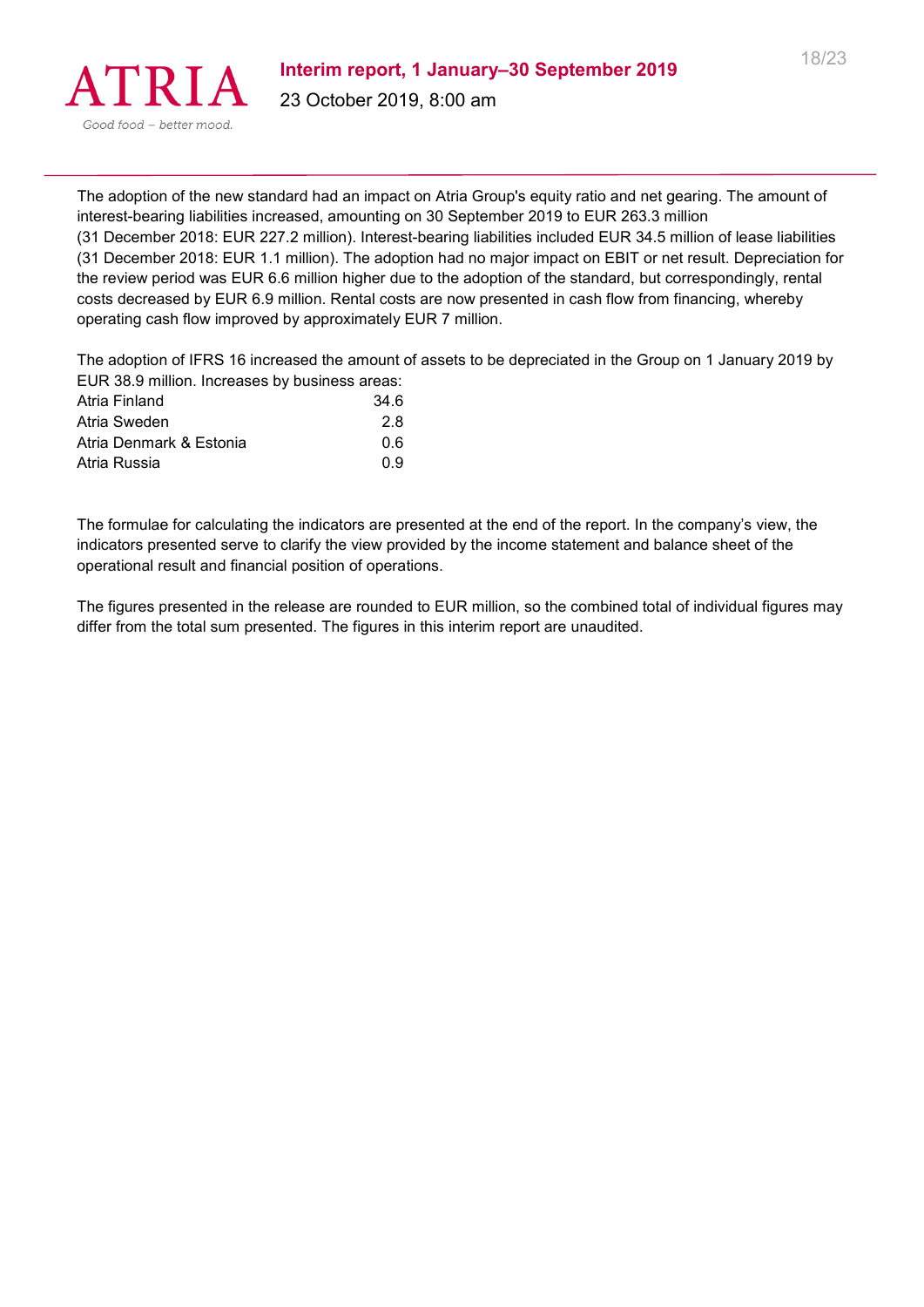

# **Operating segments**

| <b>EUR million</b>                   | $7 - 9/19$ | $7 - 9/18$ | $1 - 9/19$ | $1 - 9/18$ | $1 - 12/18$ |
|--------------------------------------|------------|------------|------------|------------|-------------|
| <b>Revenue from Consumer goods</b>   |            |            |            |            |             |
| <b>Atria Finland</b>                 | 199.4      | 193.1      | 587.1      | 582.1      | 787.1       |
| Atria Sweden                         | 73.8       | 72.5       | 214.8      | 213.8      | 287.9       |
| Atria Denmark & Estonia              | 24.2       | 24.0       | 68.3       | 70.1       | 94.8        |
| Atria Russia                         | 20.7       | 19.4       | 54.9       | 55.2       | 75.1        |
| Eliminations                         | $-10.8$    | $-9.6$     | $-30.7$    | $-30.0$    | $-41.1$     |
| <b>Total</b>                         | 307.3      | 299.3      | 894.5      | 891.1      | 1 203.8     |
| <b>Revenue from primary products</b> |            |            |            |            |             |
| Atria Finland                        | 58.2       | 57.1       | 175.1      | 168.6      | 232.1       |
| Atria Sweden                         |            |            |            |            |             |
| Atria Denmark & Estonia              | 0.6        | 0.7        | 1.7        | 1.9        | 2.6         |
| Atria Russia                         |            |            | -          |            |             |
| <b>Total</b>                         | 58.7       | 57.8       | 176.8      | 170.5      | 234.7       |
| <b>Total net sales</b>               | 366.0      | 357.1      | 1,071.3    | 1,061.6    | 1,438.5     |
| <b>EBIT</b>                          |            |            |            |            |             |
| <b>Atria Finland</b>                 | 15.3       | 13.6       | 25.6       | 27.2       | 36.7        |
| Atria Sweden                         | 0.0        | $-1.0$     | $-5.6$     | $-6.0$     | $-7.1$      |
| Atria Denmark & Estonia              | 1.7        | 1.6        | 3.3        | 4.3        | 5.3         |
| Atria Russia                         | 0.4        | $-0.8$     | $-2.0$     | $-1.4$     | $-4.0$      |
| Unallocated                          | $-0.8$     | $-0.8$     | $-2.3$     | $-2.5$     | $-2.7$      |
| <b>Total</b>                         | 16.7       | 12.7       | 19.1       | 21.5       | 28.2        |
| <b>Investments</b>                   |            |            |            |            |             |
| <b>Atria Finland</b>                 | 3.7        | 4.0        | 16.6       | 14.9       | 20.6        |
| Atria Sweden                         | 2.4        | 2.6        | 9.6        | 11.2       | 15.4        |
| Atria Denmark & Estonia              | 0.5        | 0.8        | 2.0        | 3.3        | 4.4         |
| Atria Russia                         | 0.7        | 1.5        | 1.6        | 3.6        | 4.1         |
| <b>Total</b>                         | 7.3        | 9.0        | 29.8       | 33.1       | 44.5        |
| <b>Depreciation and write-offs</b>   |            |            |            |            |             |
| <b>Atria Finland</b>                 | 8.4        | 6.5        | 25.3       | 20.1       | 26.9        |
| Atria Sweden                         | 2.8        | 2.5        | 8.5        | 7.6        | 10.1        |
| Atria Denmark & Estonia              | 1.1        | 1.0        | 3.3        | 3.1        | 4.2         |
| Atria Russia                         | 1.2        | 1.0        | 3.5        | 3.1        | 4.2         |
| Total                                | 13.5       | 11.1       | 40.6       | 33.8       | 45.4        |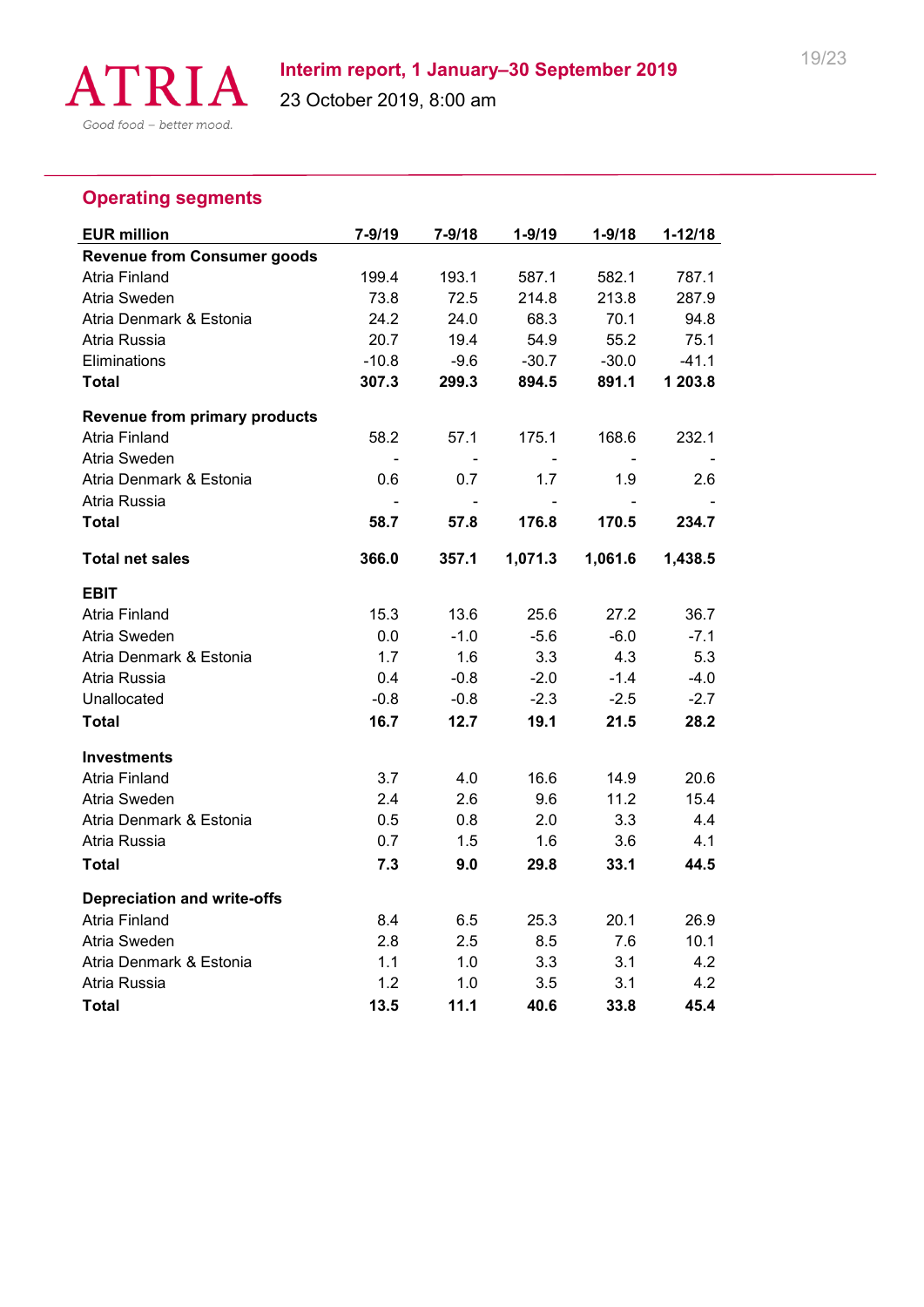

### **Fair value hierarchy of financial assets and liabilities**

| <b>EUR milloin</b>                           |                          |                         |     |         |
|----------------------------------------------|--------------------------|-------------------------|-----|---------|
| <b>Balance sheet items</b>                   |                          | 30.9.19 Level 1 Level 2 |     | Level 3 |
| <b>Assets</b>                                |                          |                         |     |         |
| Financial assets at fair value through other |                          |                         |     |         |
| comperhensive income                         | 1.2                      |                         |     | 1.2     |
| Derivative financial instruments             | 2.9                      |                         | 2.9 |         |
| <b>Total</b>                                 | 4.1                      | 0.0                     | 2.9 | 1.2     |
| <b>Liabilities</b>                           |                          |                         |     |         |
| Derivative financial instruments             | 1.4                      |                         | 1.4 |         |
| Total                                        | 1.4                      | 0.0                     | 1.4 | 0.0     |
|                                              |                          |                         |     |         |
| <b>Balance sheet items</b>                   | 31.12.18 Level 1 Level 2 |                         |     | Level 3 |
| <b>Assets</b>                                |                          |                         |     |         |
| Financial assets at fair value through other |                          |                         |     |         |
| comperhensive income                         | 1.2                      |                         |     | 1.2     |
| Derivative financial instruments             | 6.6                      |                         | 6.6 |         |
| Total                                        | 7.8                      | 0.0                     | 6.6 | 1.2     |
| <b>Liabilities</b>                           |                          |                         |     |         |
|                                              |                          |                         |     |         |
| Derivative financial instruments             | 2.5                      |                         | 2.5 |         |

There were no transfers between Levels 1 and 2 during the period.

Level 1: Prices listed on active markets for identical assets and liabilities.

Level 2: Fair values can be determined either directly (i.e., as prices) or indirectly (i.e., derived from prices).

Level 3: Fair values are not based on verifiable market prices.

Fair values of financial instruments do not deviate significantly from balance sheet values.

#### **Related party transactions**

#### **EUR million**

#### **The following transactions were completed with related parties:**

|                                 | 7-9/19 | 7-9/18 | $1 - 9/19$ | $1 - 9/18$ | $1 - 12/18$ |
|---------------------------------|--------|--------|------------|------------|-------------|
| Sales of goods and services     | 4.2    | 4.8    | 13.9       | 13.6       | 18.7        |
| Purchases of goods and services | 26.6   | 23.3   | 70.4       | 66.4       | 97.2        |
|                                 |        |        | 30.9.19    | 30.9.18    | 31.12.18    |
| Receivables                     |        |        | 1.1        | 1.5        | 1.3         |
| Liabilities                     |        |        | 14.8       | 14.3       | 14.6        |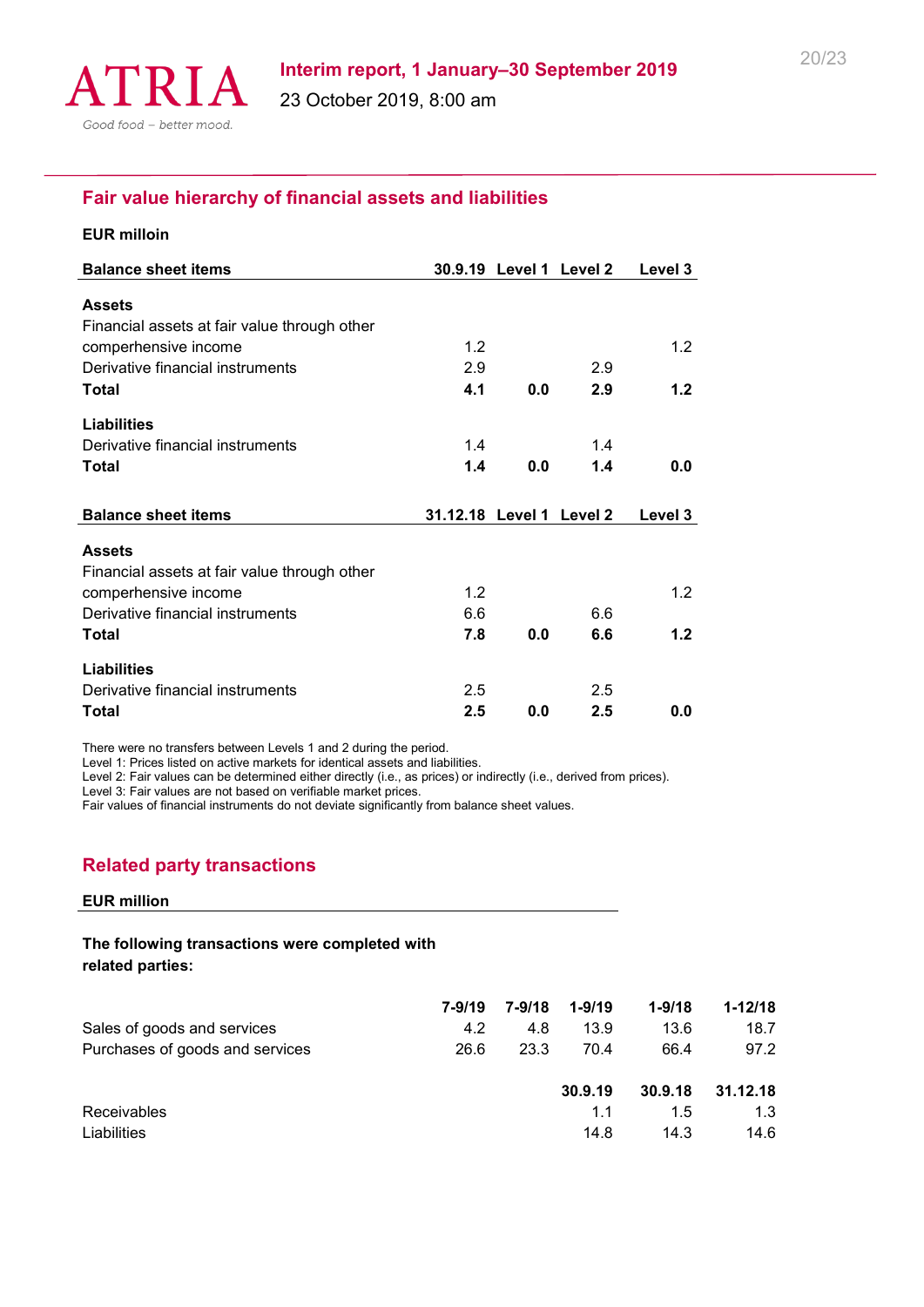

### **Provisions**

# **EUR million Provisions 1.1.2019 0.0** The cost of Atria Sweden's effiency improvement measures - Other operating expenses 1.0 **Provisions 30.9.2019 1.0**

# **Contingent liabilities**

| <b>EUR million</b>                        | 30.9.19 |     | 30.9.18 31.12.18 |
|-------------------------------------------|---------|-----|------------------|
|                                           |         |     |                  |
| Debts with mortgages given as security    |         |     |                  |
| Loans from financial institutions         | 1.4     | 1.5 | 1.5              |
| Pension fund loans                        | 4.1     | 4.3 | 4.3              |
| Total                                     | 5.5     | 5.8 | 5.8              |
| Mortgages given as comprehensive security |         |     |                  |
| Real estate mortgages                     | 2.4     | 2.5 | 2.5              |
| Corporate mortgages                       | 1.0     | 1.1 | 1.1              |
| Total                                     | 3.4     | 3.6 | 3.6              |
| Guarantee engagements not included        |         |     |                  |
| in the balance sheet                      |         |     |                  |
| Guarantees                                | 0.1     | 0.2 | 0.1              |

# **The main exchange rates**

|            |            | Income statement |             |         | <b>Balance sheet</b> |                    |
|------------|------------|------------------|-------------|---------|----------------------|--------------------|
|            | $1 - 9/19$ | $1 - 9/18$       | $1 - 12/18$ | 30.9.19 |                      | 30.9.18 31.12.2018 |
|            |            |                  |             |         |                      |                    |
| <b>SEK</b> | 10.5672    | 10.2365          | 10.2567     | 10.6958 | 10.3090              | 10.2548            |
| <b>DKK</b> | 7.4644     | 7.4502           | 7 4532      | 7.4662  | 7.4564               | 7.4673             |
| <b>RUB</b> | 73.0958    | 73.4244          | 74.0551     | 70.7557 | 76.1422              | 79.7153            |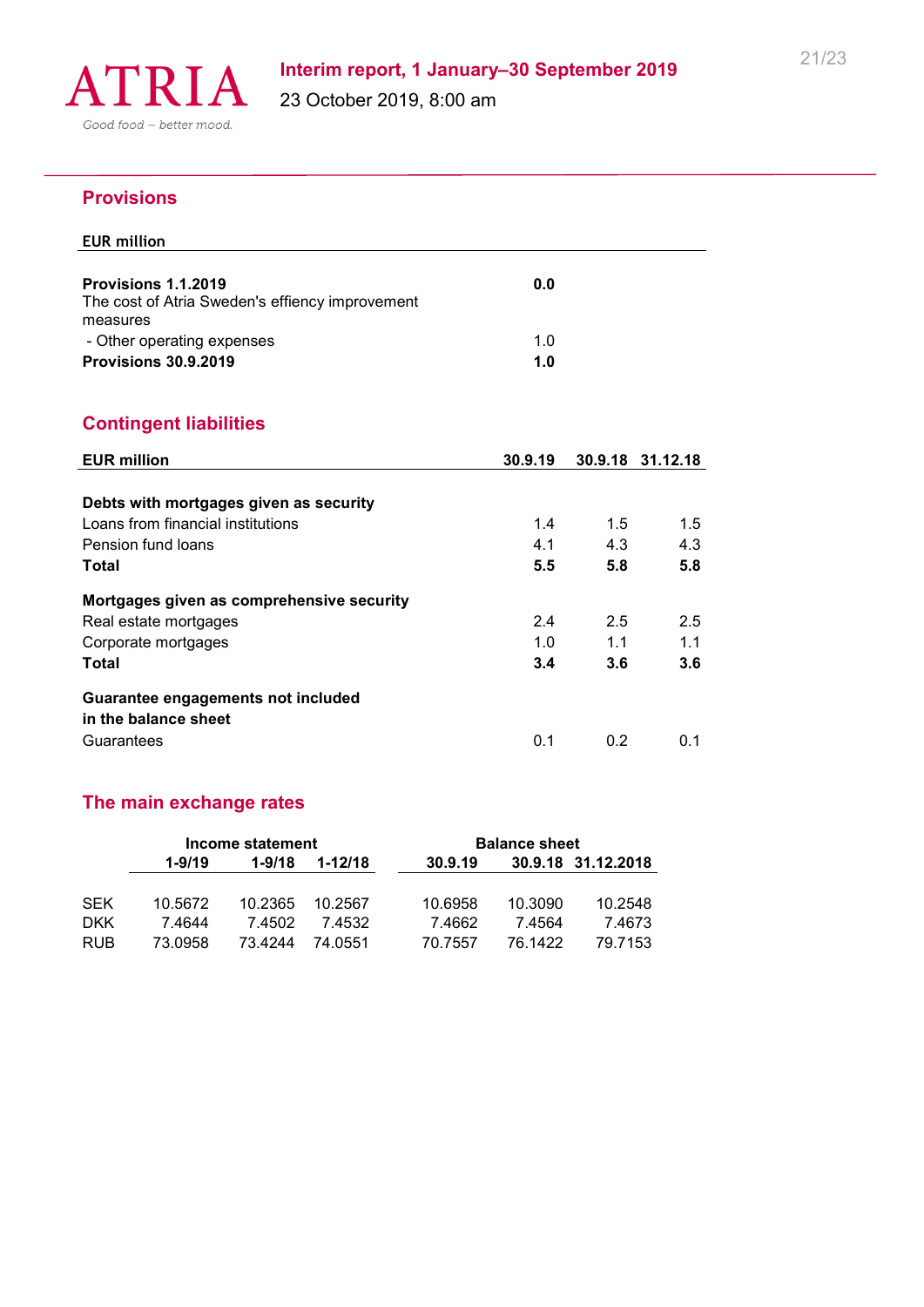

23 October 2019, 8:00 am

#### **Principles for calculating financial indicators**

Alongside the IFRS figures, Atria publishes certain other widely used alternative financial indicators which can be derived from the income statement and balance sheet.

| <b>Adjusted EBIT</b>             |     | In addition to reporting EBIT, the company publishes an adjusted EBIT indicator to<br>describe the actual financial development of the business and to improve<br>comparability between different periods. The adjusted EBIT is determined by<br>adjusting the EBIT recognized in the income statement for items that affect<br>comparability. These may include events that are not part of the ordinary business<br>activities, such as the restructuring of operations, capital gains and losses<br>attributable to the sale of operations, impairment, and the costs of discontinuing<br>significant operations. |     |
|----------------------------------|-----|----------------------------------------------------------------------------------------------------------------------------------------------------------------------------------------------------------------------------------------------------------------------------------------------------------------------------------------------------------------------------------------------------------------------------------------------------------------------------------------------------------------------------------------------------------------------------------------------------------------------|-----|
| Gross investments                |     | Investments in tangible and intangible assets, including acquired businesses                                                                                                                                                                                                                                                                                                                                                                                                                                                                                                                                         |     |
| FTE                              | $=$ | Hours worked during the review period<br>Number of working days during the review period * normal working hours per day                                                                                                                                                                                                                                                                                                                                                                                                                                                                                              |     |
| Return on equity (%)             | =   | Profit/loss for the accounting period                                                                                                                                                                                                                                                                                                                                                                                                                                                                                                                                                                                | 100 |
|                                  |     | Equity (average)                                                                                                                                                                                                                                                                                                                                                                                                                                                                                                                                                                                                     |     |
| Return on investment (%)         | Ξ   | Profit/loss before tax + interest and other financial expenses                                                                                                                                                                                                                                                                                                                                                                                                                                                                                                                                                       | 100 |
|                                  |     | Equity + interest-bearing financial liabilities (average)                                                                                                                                                                                                                                                                                                                                                                                                                                                                                                                                                            |     |
| Equity ratio (%)                 | Ξ   | Equity                                                                                                                                                                                                                                                                                                                                                                                                                                                                                                                                                                                                               | 100 |
|                                  |     | Balance sheet total - advance payments received                                                                                                                                                                                                                                                                                                                                                                                                                                                                                                                                                                      |     |
| Interest-bearing liabilities     | =   | Loans and finance lease liabilities                                                                                                                                                                                                                                                                                                                                                                                                                                                                                                                                                                                  |     |
| Gearing (%)                      | $=$ | Interest-bearing liabilities                                                                                                                                                                                                                                                                                                                                                                                                                                                                                                                                                                                         | 100 |
|                                  |     | Equity                                                                                                                                                                                                                                                                                                                                                                                                                                                                                                                                                                                                               |     |
| Net interest-bearing liabilities | $=$ | Interest-bearing liabilities - cash and cash equivalents                                                                                                                                                                                                                                                                                                                                                                                                                                                                                                                                                             |     |
| Net gearing (%)                  | $=$ | Interest-bearing liabilities - cash and cash equivalents                                                                                                                                                                                                                                                                                                                                                                                                                                                                                                                                                             | 100 |
|                                  |     | Equity                                                                                                                                                                                                                                                                                                                                                                                                                                                                                                                                                                                                               |     |
|                                  |     |                                                                                                                                                                                                                                                                                                                                                                                                                                                                                                                                                                                                                      |     |
| Earnings/share (basic)           | $=$ | Profit for the period attributable to the owners of the parent company                                                                                                                                                                                                                                                                                                                                                                                                                                                                                                                                               |     |
|                                  |     | Weighted average of outstanding shares                                                                                                                                                                                                                                                                                                                                                                                                                                                                                                                                                                               |     |
| Equity/share                     | $=$ | Equity attributable to the owners of the parent company                                                                                                                                                                                                                                                                                                                                                                                                                                                                                                                                                              |     |
|                                  |     | Undiluted number of shares on 31 Dec                                                                                                                                                                                                                                                                                                                                                                                                                                                                                                                                                                                 |     |
|                                  |     |                                                                                                                                                                                                                                                                                                                                                                                                                                                                                                                                                                                                                      |     |
| Dividend/share                   | $=$ | Dividend distribution during the accounting period                                                                                                                                                                                                                                                                                                                                                                                                                                                                                                                                                                   |     |
|                                  |     | Undiluted number of shares on 31 Dec                                                                                                                                                                                                                                                                                                                                                                                                                                                                                                                                                                                 |     |
| Dividend/profit (%)              | Ξ   | Dividend/share                                                                                                                                                                                                                                                                                                                                                                                                                                                                                                                                                                                                       | 100 |
|                                  |     | Earnings per share (EPS)                                                                                                                                                                                                                                                                                                                                                                                                                                                                                                                                                                                             |     |
|                                  |     |                                                                                                                                                                                                                                                                                                                                                                                                                                                                                                                                                                                                                      |     |
| Effective dividend yield (%)     | Ξ   | Dividend/share<br>Closing price at the end of the accounting period                                                                                                                                                                                                                                                                                                                                                                                                                                                                                                                                                  | 100 |
|                                  |     |                                                                                                                                                                                                                                                                                                                                                                                                                                                                                                                                                                                                                      |     |
| Price/earnings (P/E)             | $=$ | Closing price at the end of the accounting period                                                                                                                                                                                                                                                                                                                                                                                                                                                                                                                                                                    |     |
|                                  |     | Earnings per share                                                                                                                                                                                                                                                                                                                                                                                                                                                                                                                                                                                                   |     |
| Average price                    | $=$ | Overall share turnover (EUR)                                                                                                                                                                                                                                                                                                                                                                                                                                                                                                                                                                                         |     |
|                                  |     | Undiluted average number of shares traded during the accounting period                                                                                                                                                                                                                                                                                                                                                                                                                                                                                                                                               |     |
| Market capitalisation            | $=$ | Number of shares at the end of the accounting period * closing price on 31 Dec                                                                                                                                                                                                                                                                                                                                                                                                                                                                                                                                       |     |
| Share turnover (%)               | $=$ | Number of shares traded during the accounting period                                                                                                                                                                                                                                                                                                                                                                                                                                                                                                                                                                 | 100 |
|                                  |     | Undiluted average number of shares                                                                                                                                                                                                                                                                                                                                                                                                                                                                                                                                                                                   |     |